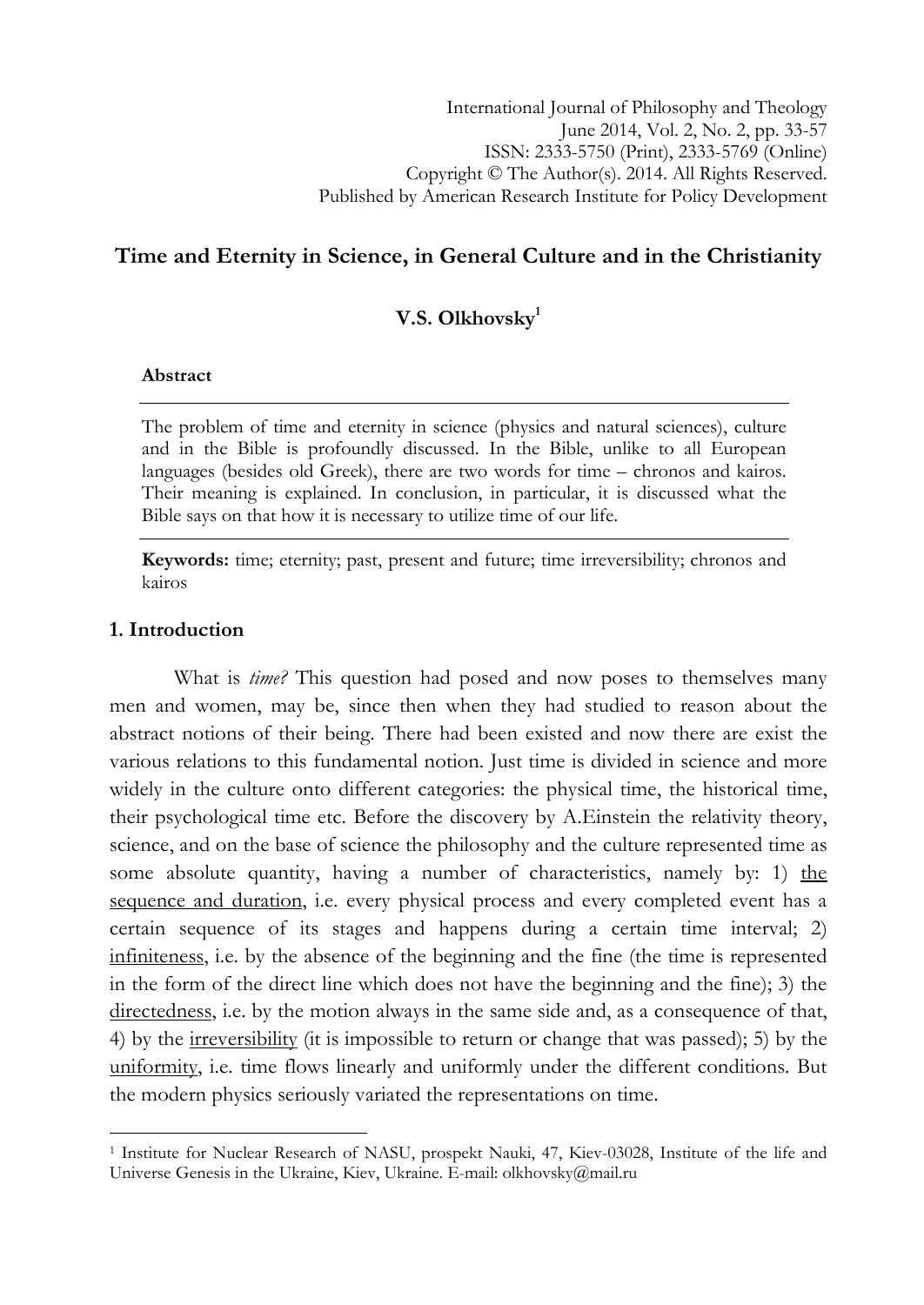The particular relation to time, and not only additional to science, but exceptionally important for the sense of the human life, we find in the Bible.

And what is *the eternity* and how is it connected with *time*? These questions are often appear in the art (in the arts literature), in philosophy and in all the religions. The various worldviews and the various authors with the same worldviews reply to these questions by a different way. And to these questions we find the particular relation in the Bible and the different approaches from different Christian philosophers and theologists, reasoning on the base of the Bible.

## 2. Time

Оn the past, the present and the future. Оn time we speak in our life constantly. We measure it and we know that there is the past time, the present time and the future time are existing. The past time is that which did already pass, and the future time is that which did still not come. But that passed does not already exist, A.Augustin is reasonings [1], but that is in the future did not still come. It is real only that which exists in the present. But if the present time could not pass in the past, then it would transform into the eternity which cannot be. Nevertheless, we measure time. What time can we measure? It turned out that we can measure the past time and the future time but the present time we cannot measure. The past time we can measure because it did already pass and we know how much it lasted, and the future time we can measure presumably as our expectance, partly basing on the laws of the nature, partly basing on the revelations of God in the Bible. The present time we cannot measure because it does not have the duration.

The present time is the inperceptible face between the future and the past. Augustin proves it by the following convincing reasoning. Can be a certain separated interval of time, for example 100 years, in the present? No, in the present it can be only one from 100 years. And can be this one year all in the present? No, now in the present can be only one month from 12.And from all the month in the present it can last only one day. And so on till the infinity, subdividing a certain separated current interval of time, it is natural to come to the conclusion the present time is the infinitesimal moment without having any duration. And we obtain the surprisingly paradoxical thing: the par time and the future time do not exist but the present time is infinitesimally small, and, thus, it is also does not exist.  $\rightarrow$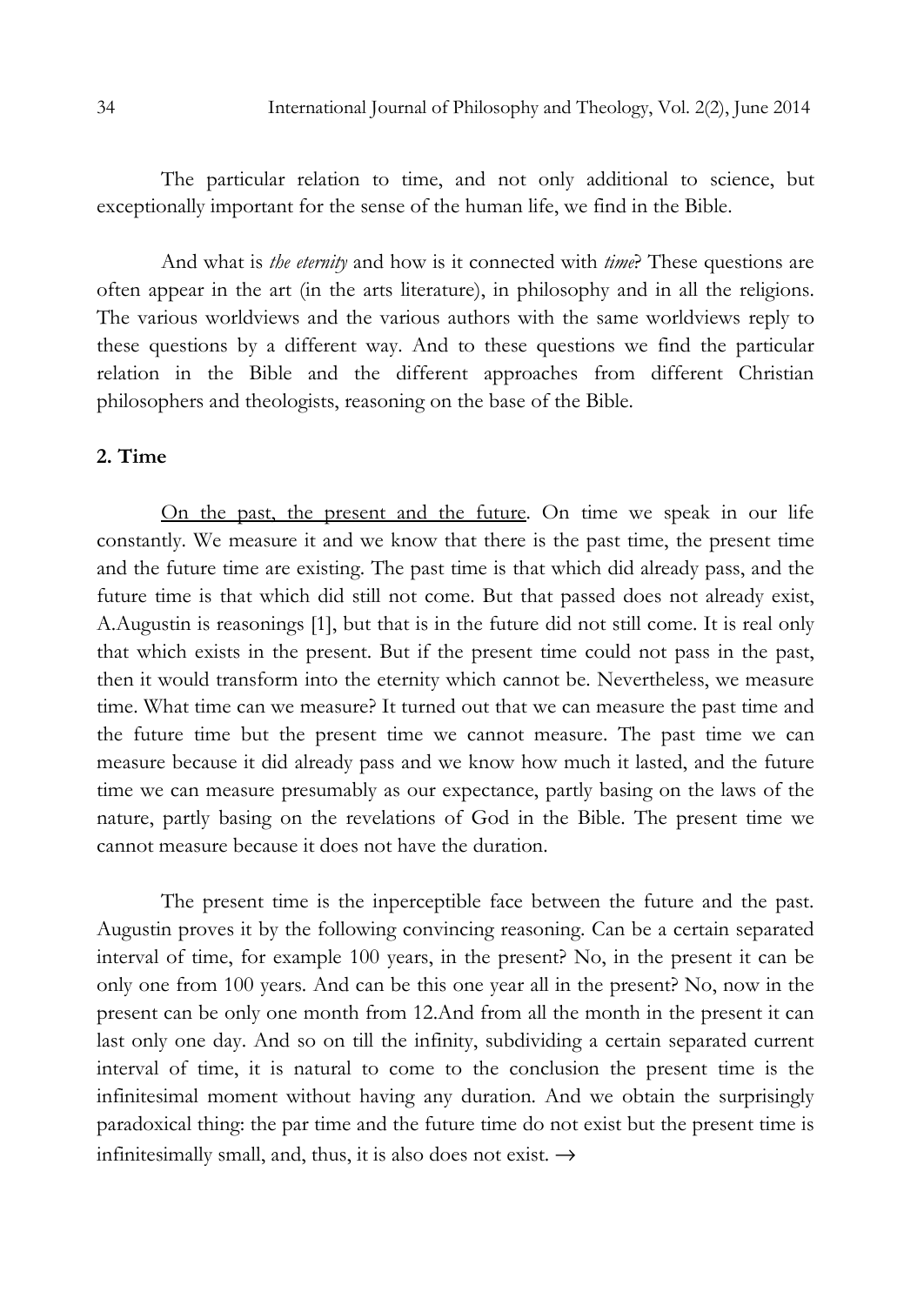How then we speak on the past which does not exist? And hoe we speak on the future? Unless can we truly say on the non-existing? Then, do the past and the future somewhere all the same exist? Reasoning in such a way, Augustin comes to the thought that the past exists only as the present in our memory. And also the future, on which we have the courage to say, does also exist as the present in our mind, as the thinking over that must happen.

 "It is completely clear now one thing, - Augustin says, - there is no future, there is no past, and it is incorrectly to say on three times; the past, the present and the future…there are three times – the present of the past, the present of the present and the present of the future. Certain these three times exist in our soul, and nowhere we see them: the present of the past is the memory; the present of the present is the direct contemplation; the present of the future is its expectance".

And how we do nevertheless measure time? Indeed, the past is no already, the future is no still, and the present has no duration. And, nevertheless, we measure time, according to Augustin, namely in the present, till it flows, till we feels it, till it flows from the past through the present into the future. Аugustin, stressing on the spiritual aspect of the feeling time, considered that time exists only in the spiritual human world which is divided by a man on to the past, the present and the future. He writes that it will be more correctly say on three times: the present of the past, the present of the present, the present of the future. The present of the par is the memory; the present of the present is the direct contemplation; the present of the future is the expectence [1, book 11, chapter XX, page 297].

Although time is connected with the motion but it does not coincide with the motion and the moving (on this Aristotle had been written), rather it is belongs to the soul.

Here one can add the following. Between the true duration of the events and representations on the durations of these events there exists such the dependence. If we recall the day during which many events happened, and compare the duration of this day with another day, during which there was few events, then we see that the remembrance on the first day is more "long" than the remembrance on the second day, since the information on that day, during which there are happened more events, is richer.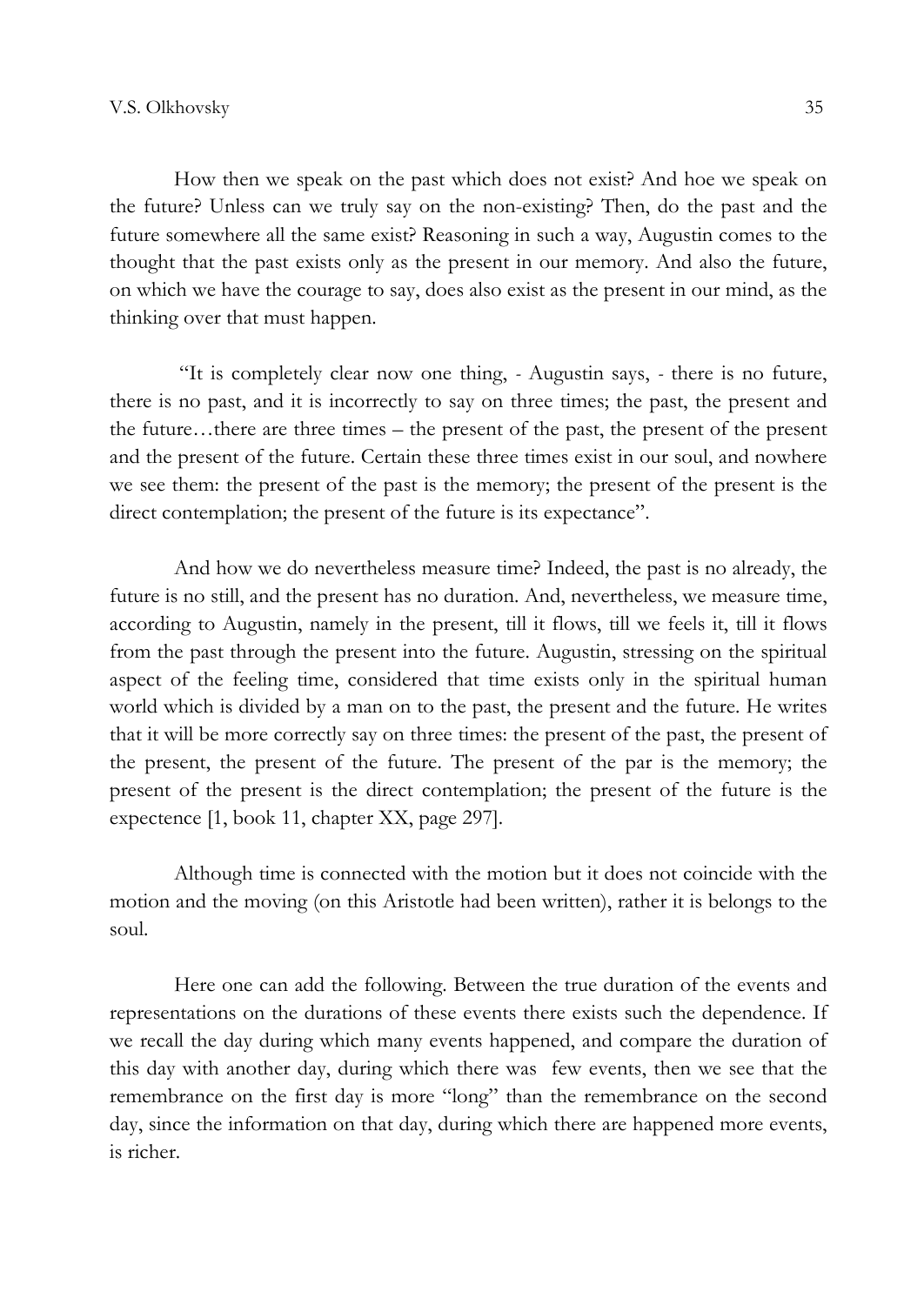But in those historical period when Augustin wrote his works, there was not known the notion of information in that sense in which this notion is used in the modern science. Bertran Rassel, expressing the partial disaccordance with the theory of Augustin, all the same noted that it is "the great step forward in comparison with all, that one can find for this topic in the Greek philosophy" [2, page 331]. However, when Rassel further proclaims that Augustin proposes more thoughtful and clear exposition of the subjective theory of time than that was proposed much later by I.Kant, then this statement (although may be partially faithful) in a certain degree misleads. "May be, that Augustin's theory anticipates in the new philosophy is not so kantian theories how the interpretations of time, proposed by such philosophers as Haidegger and Sartr" [2, page 52].

Time and causality. The causal conditionality of the events consists in that (1) any phenomenon has the cause (and in that sense the causality is universal), (2) the cause happens before the consequence, (3) the causality is necessary in those sense that the complete assembly of the causes makes the appearing of the event to be inevitable etc. In [3] it is assumed that the demand of the causality follows not from the empirical "external" reality but from the universal activity orientation of the human thinking, since, according to the statement of the author of [3], any act of the activity demands the presence of the causal connection and every act of the activity establishes in the world of the events the objective vector, directed from the cause to the consequence, including, in particular from the past to the future, and, being related to the world as a whole, it forms the idea of time – absolute time, unified for the world as a whole. It is universal, since it fixes inside itself the universal moment of the being which is necessary for any act of the activity. It is *a priori* in the sense that it is formed directly in the acts of the activity without the connection with any reality, concreted by any empirics observed by a man.

It is true that, instead of the universal definition of the causality, including all purely empirical manifestations of it even without the activity's orientation of the consciousness (see, for instance, [4]), the definition in [3] relates only to the universal activity orientation of the human thinking. However, as to my opinion, it can be easily widened in the theologic creative approach before the activity of God in the creation and supporting of the universe till up the creation and supporting the universal cause and effect connection and without direct human activity and out of the human thought.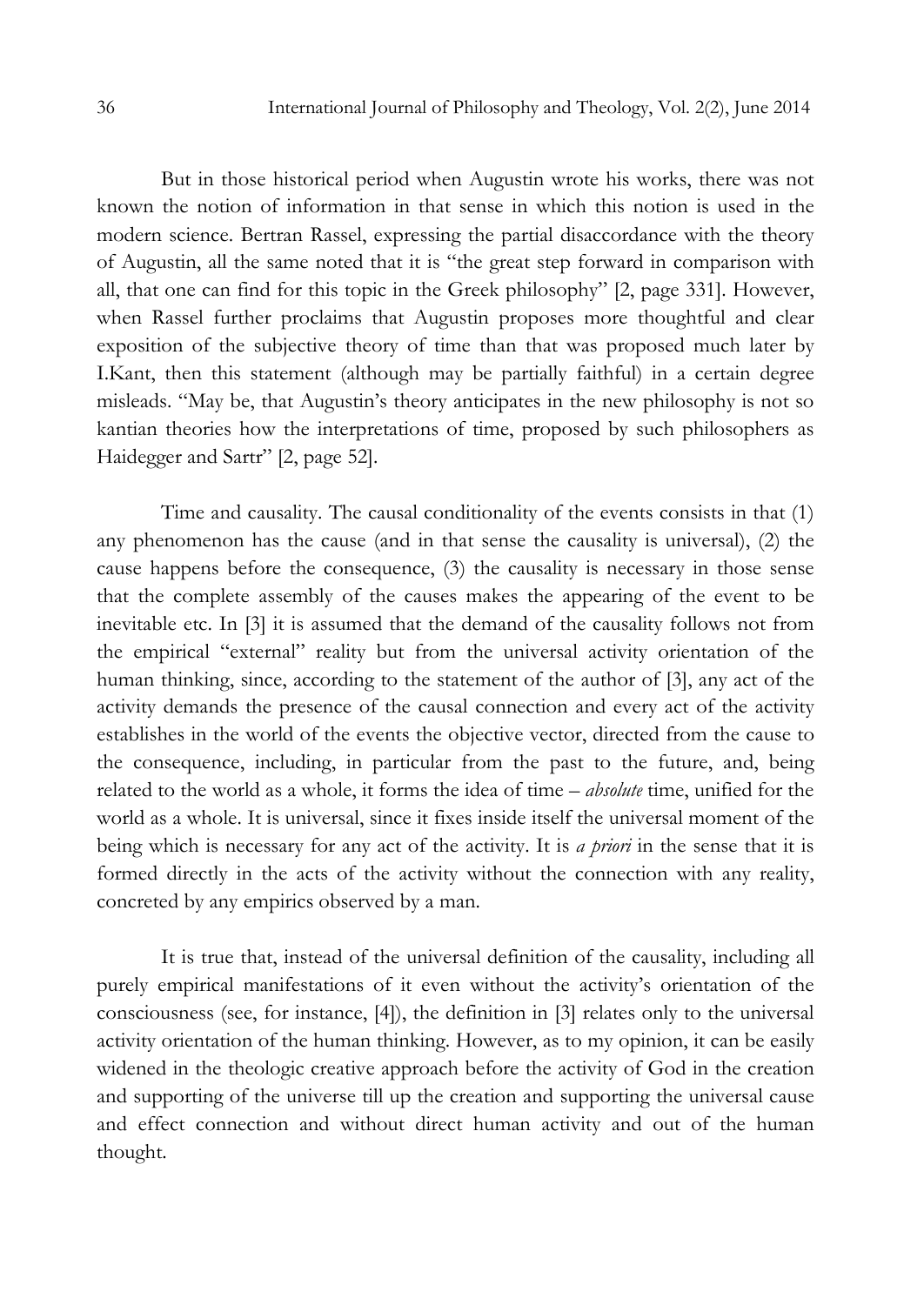Time in natural sciences. In the modern science (physics) time is the attribute of the visible, physical, material world and it speared with the appearing of our universe. Аbsolutely everything, which it is going on in this world and in the life of every man, takes place in time or, in other words, is subordinated to the strict currency of time in the correspondence with the nature laws. Before the revelation by Einstein of the relativity theory the mankind represented time as a certain absolute quantity with five characteristics, described in the introduction.

After the creation of the relativity theory it was become clear that the physical time is the quantity *relative* and in the different systems of reference, which are moving with the different velocities, flows differently: more slowly in the systems, moving with the larger velocities. Аnd, besides, it was found that time flows differently also in the different gravitational fields. The events, simultaneous in one system of reference, can be not simultaneous in another system, i.e. the simultaneousness happens to be relative. In the relativity theory, both special and general, time and space are seen as the whole (unit, or the various projections of the same four-dimensional vectors). Besides that, it was proved that to the uniformity of the currency of time it is correspondent the law of the energy conservation. In this it is the essence of the known theorem of E. Noetter.

The modern quantum theory brought its contribution in the deepening of the understanding the time properties: the probabilistic sense of the durations of the microscopic processes and the time decays of the radioactive nuclei, the uncertainty relation of energy-time, the rigorous absence of the rest states for the microscopic systems and particles etc (see, for instance, [5,6]).

Nevertheless, in [3] it is assumed: independently from the concrete physical applications, time in a priory sense as the general aspect of the activity connection of the events remains as before absolute.

The irreversibility of time. In a huge list of unresolved problems of the modern physics V.L.Ginzburg [7] indicates on one problem (between three great problems): the problem of the physical justification of the entropy increase, irreversibility of time *and "the arrow" of time* not only on the earth and in the near cosmos, but in all the universe. And indeed, the problem of time irreversibility is one of the most old and difficult physics problems [8].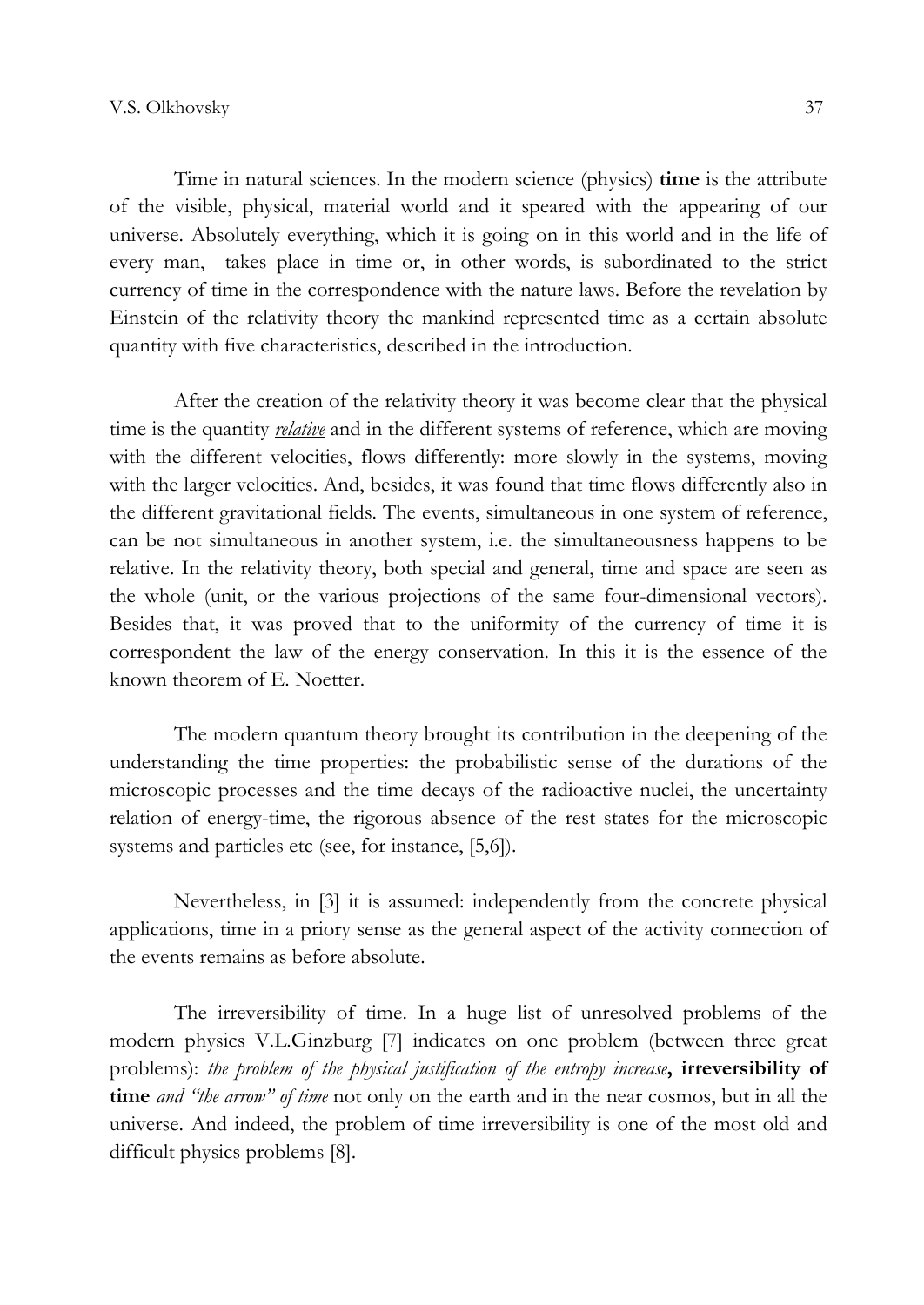A number physical and philosophical reviews are dedicated to this problem (see, for instance, [9, 10]). Certainly, it belongs to one of the most fascinating problems. For example, in it there are following intrigued questions:

 (1) Why in all the parts of the observed universe time flows irreversibly only in one direction – from the past to the future?

(2) Are inevitable the aging and the death of all alive organisms?

(3) If are programmed genetically the aging and death of the alive organisms and if is it possible, although in principle, to change artificially the internal program of the organism. Transforming it in the immortal (by the internal program)?

Usually under the time direction one is implied synonimically its flow from the past to its future. In the Newton physics the propriety of the time irreversibility had been considered as evident. Now in all regions of the modern physics (classic, nonrelativistic, relativistic, quantum), biophysics and all the natural sciences it is usual connected with the action of the second law of thermodynamics.

Аnd someone (see, in particular, [3]) connects the flow op time with the principle of causality (namely: real cause always makes the consequence (the result) and certainly proceeds the latter in time) or even with such integral characteristics as development *(evolution*). In the sense of the activity, the past and the future are absolutely divided as the events, principally accessible (future) and the events indubitable were out the possible influence (past). I.e., the regions of the past and future are principally asymmetric in such sense that our activity does always flow on the line from the past to the future but not vice versa. And in this plan the irreversibility of time signifies the representation on the asymmetry of the causality connection, conditioned the activity's nature of thinking.

However, it is evident that such asymmetry cannot resolve the problem of the origin of the irreversibility of the physical time, observed purely empirically even without including the thinking on the causal connection.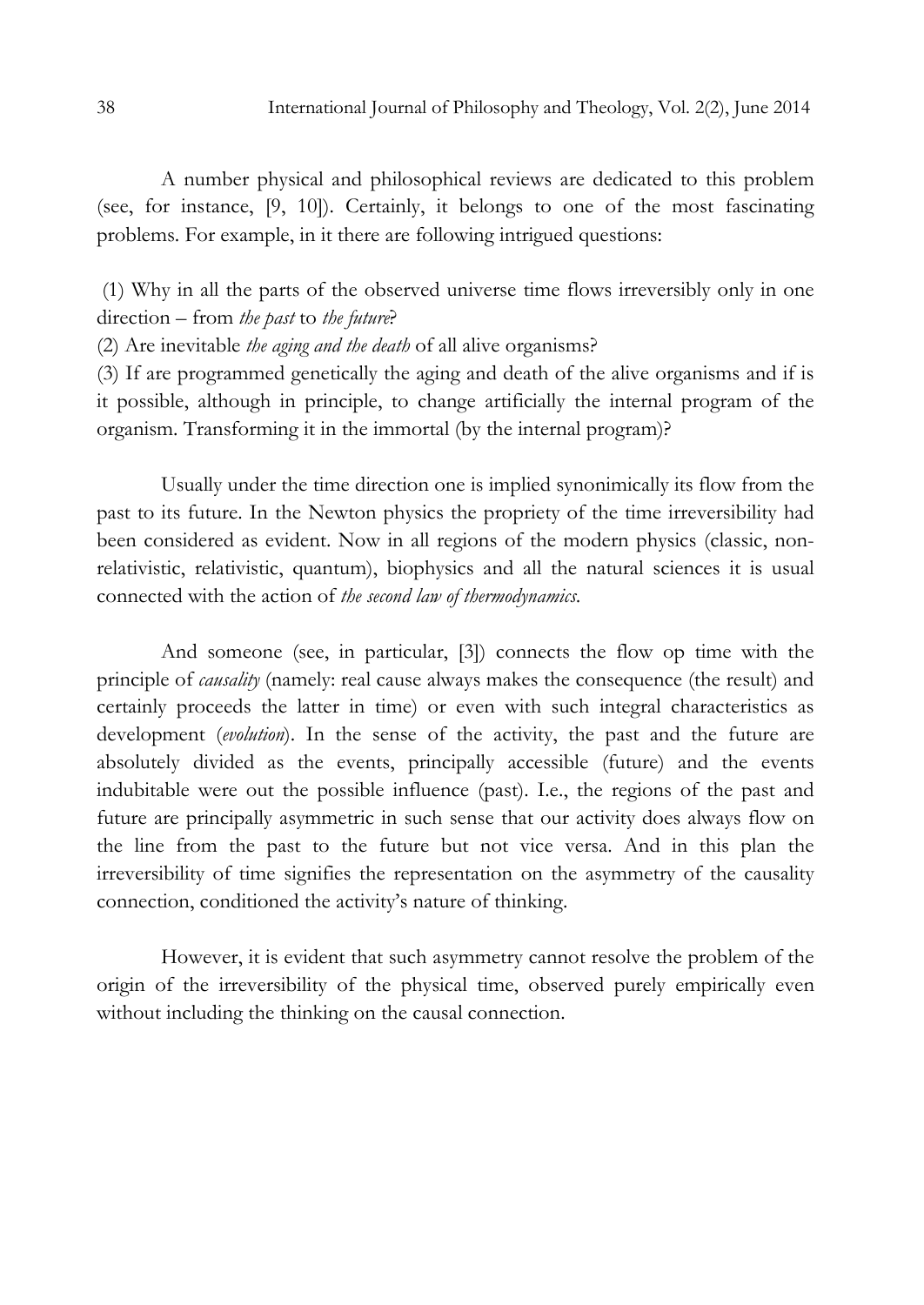In some later approaches to the interpretation of the quantum measurement theory (see, for instance, [11,12] and the correspondent references therein) someone connects the irreversibility of time, conditioned by the quantum measurements, when from the total spectrum of the probabilistic events there are realized only some or even single events (that automatically introduces the real irreversibility in the evolution of quantum phenomena), also only with the manifestations of the human thinking (or conscience): Namely someone assumes that in the quantum world of the unconscious matter time is reversible and the notions "the present","the past" and "the future" do not simply exist and at the interactions between the micro-objects and the classic measuring apparatus all the alternatives of any measurements in the unconscious nature really exist, and in the human conscience it is appears the feeling of the flaw of time and the difference between the present, the past and the future namely in the quantum measurement, when it is violated the description by only quantum equations and it is inserted the human conscience, which divides the alternatives of the quantum measurements and then so that it is including the irreversibility in the observed world. However, also in this case the asymmetry, introduced hypotetically only by the human thinking in quantum measurements, also cannot resolve the problem of the origin of the irreversibility of the physical time, always really observed in the region of classical (non-quantum) physics, in the macroscopic and cosmic processes.

Then it is known that in the Newton mechanics, in relativity theory, in quantum mechanics, in quantum electrodynamics equations of the microscopic motion particles and photons are symmetric relative to the changing of sign (the direction) of time and describe the processes which can take place in the both directions of time. More strictly, the physical laws do not changed after the combined operation  $CPT$ , where C, P and T signify respectively the changing of particles for anti-particles, the space mirror reflection (the right and the left are interchanged) and the reversal of time. The physical laws do not practically changed (with the accuracy up to 10 $^{-10}$ ) in the combined action of two operators C and P.

And with the same accuracy  $(10^{-10})$  the laws of physics do not changed under action of the operator  $T$ . However there is a huge difference between the directions forwards and backwards in time in our everyday life on the macroscopic and cosmic levels which cannot be explained by the extremely small  $(10^{-10})$  violations of the  $\mathbb{CP}$ and T-invariance in the weak (super-weak) interactions between elementary particles.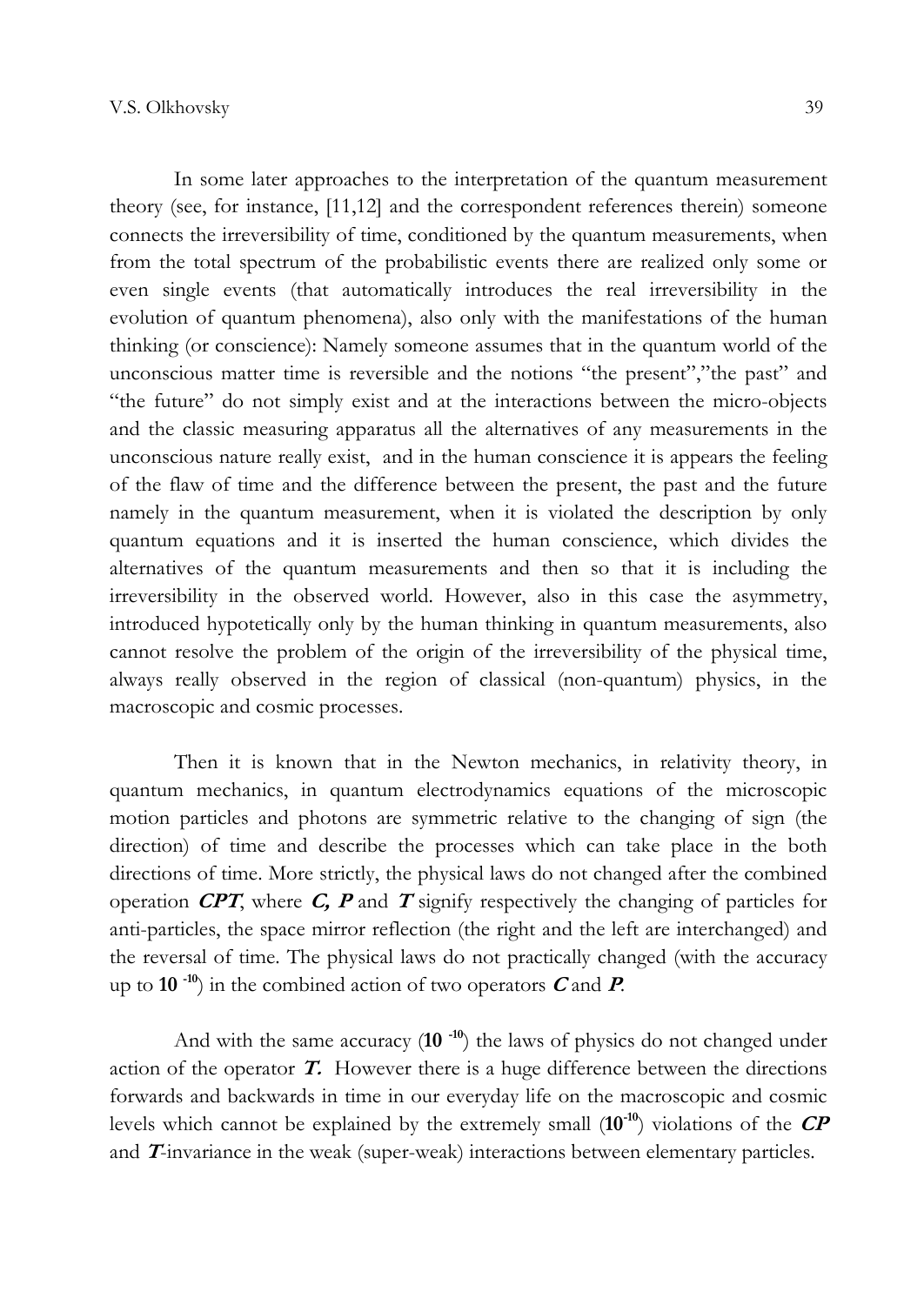Thus, what are the causes of the irreversibility in time of the real macroscopic and cosmic processes which we can often observe every day? Before that we try to clear up this question, let us consider some typical empirical (and not depending from the human thinking) examples of the asymmetry of time [12, 13]:

- (1) Тhe heat passes from the hot bodies to the cold ones.
- (2) Any perturbation is extended with time and is weakened in all the spatial directions.
- (3) All macroscopic processes, with the exception of the phenomena superfluidness and superconductivity which are observed under the particular conditions during the limited intervals of time, are dissipative (i.e. the kinetic energy of all particles during their motion without especial "make up" is gradually decreased).
- (4) Any macroscopic body lose its energy of motion and finally stopped.
- (5) We can see how the cup falls from the table and breaks by splinters on the floor but we cannot see how the splinters of the cup gather together on the floor and jump back on the table.
- (6) We see many changements of the biological character. In particular, any alive being, including a man, is born, grows and develops, then ages and finally dies.
- (7) Мany manifestations of the earth history have the character of the written information but the every concrete information is wiped with time.

In all these examples the disordine is growing with time and respectively the ordine is decreasing the order. In this there is the essence of the second law of thermodynamics. Someone says that this law defines the thermodynamical arrow of time, i.e. the direction of time, along which the disorder grows, and the order decreases.

The modern thermodynamics and statistical physics use the notions *enthropy* and information. The entropy is defined mathematically as the degree of the disorder. If the system has well ordered structure, then its entropy is small. And on the contrary, systems with large entropy are chaotical and disorganized.

Information (on the statistical level) is connected with entropy by the simple mathematical way: information is identical to the negative information and therefore it sometimes is called by *negentropy*. When entropy grows, the information loses. The high-ordered system contains a lot of information. The disordered system contains very small information.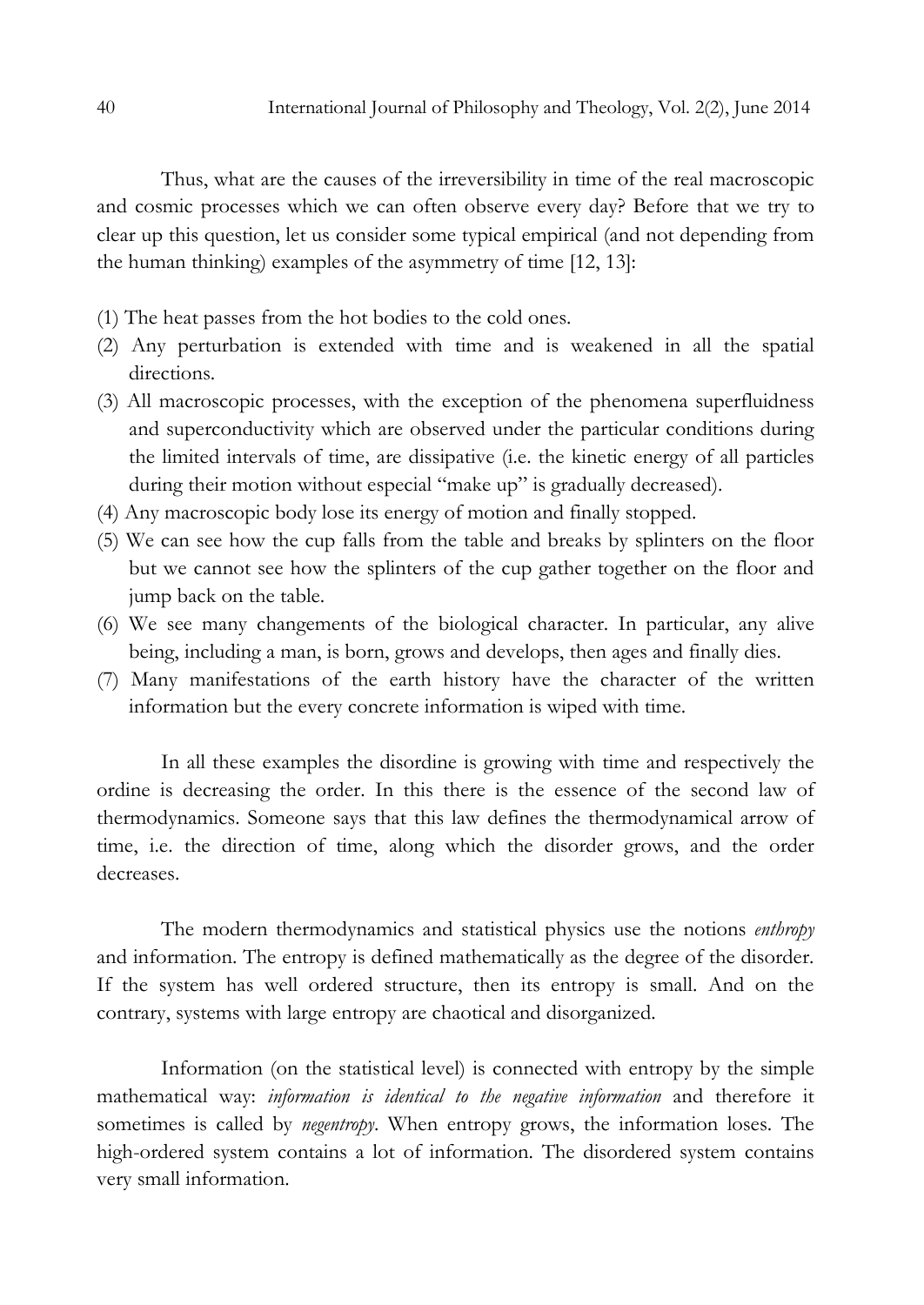In the correspondence with the second law of thermodynamics, entropy of the isolated (closed) system does not decreases but can only grow till the maximum value in the state of the heat equilibrium (which is called by the heat death for the all the system as a whole). Those processes inside the isolated system, for which the total entropy remains constant, are called to be reverible. They can take place in the both directions of time. And the processes, to which the growth of entropy accompanies, are called by the irreversible. Namely these irreversible processes, accompanied by the growth of entropy, are connected with the irreversibility of time, or, more precisely, with the thermodynamic arrow of time. Such processes can happen both in the closed and open processes.

The second law of thermodynamics is well-known from our everyday practice: it is much more difficult to reach the high system orderness that to destruct it. And this law acts without any exception, in spite of that, the strictly speaking, there is no system, strictly isolated from the real material world. Moreover, all the known macroscopical systems, which are the better ordered, that their environment, were created or separated from the universe not simply as a result of the rare casual fluctuations but directly under the external action (on these systems or on their predecessors) or as a result of the bifurcations, caused by the nonlinear effects and the external influence on the opened systems (see, for instance, [14]). And for every created macroscopic system there is always, at least, the weak background of the continuous "cosmic noice" (the exchange by heat, gravitational interactions etc) which causes the violations of the reversal of the processes and, consequently, the growth of entropy inside this system (and also inside the larger system, containing the given), and also the asymmetry of time.

There were proposed (see, for instance, [13]), at least, two more arrows of time: the biological (the direction of aging) and cosmological (the direction, along which the universe is extended).

Sometimes someone speaks also on the *psychological* arrow of time (the direction, in which we feel the passing time and remember the past but not remember of the future). These opinions born many new questions:

1) If does the thermodynamic arrow of time define the biological and psychological arrows of time?

2) If does not practically the same thing the biological and the psychological arrows of time?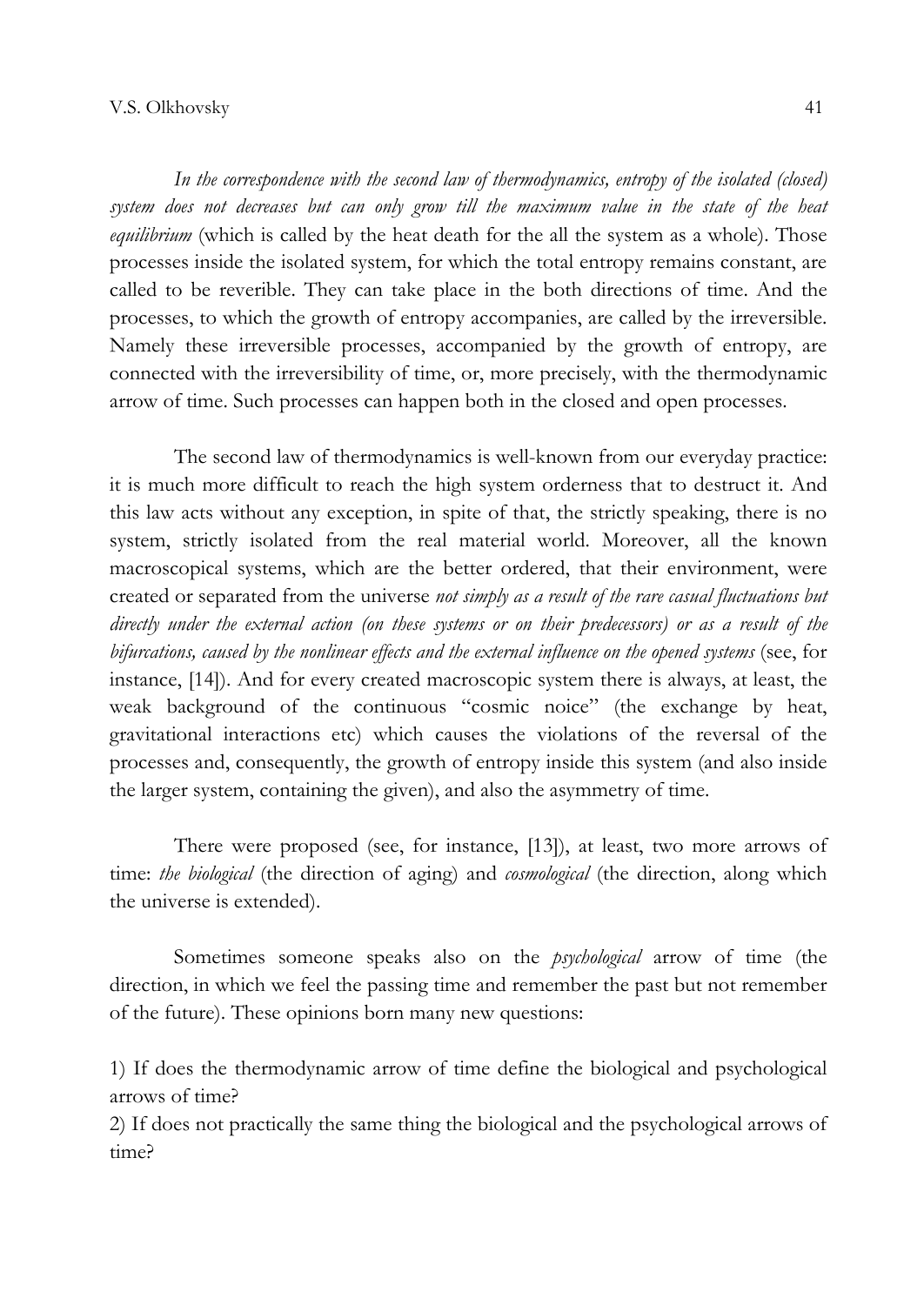3) If does not indicate to the same direction all these arrows?

4) What is the connection between the thermodynamic and cosmologic arrows of time? Etc.

And to-day all these questions are open.

Returning to the thermodynamic arrow of time, we note one more circumstance. According to the general Poincaret theorem, practically all isolated (closed) dynamical systems, which are known in classical physics, and later generalized in quantum mechanics (see, for instance, [14] and [5, the last reference]), return in the initial states (or to the states which can be defined as the initial with any degree as the initial) independently from entropy and after the certain periods of time (the so called the Poincaret periods). By some preliminary calculations, for the typical macroscopic systems these Poincaret periods are much more than the age of our universe even in the typical for the evidently excessive values (in the standard physics). Of course, we assume that all the universe as a whole can be considered as a closed system and hence someone can apply to it the Poincaret period].

Nevertheless, the modern scientific analysis [15] permits to conclude on the inconsistency of the every version of the stationary or of the cyclically developed system. And moreover, even the exceedingly small violation ( of the order  $10^{-10}$ ) of the  $T$ invariance in the weak interaction between elementary particles of the spatially very huge universe is incompatible with neither its cyclicity, nor its stationarity. Therefore it is remained to study only in the limits of the irreversibility of time those versions of the non-stationary universe when the second law of thermodynamics acts.

In some approaches the asymmetry of time is in fact introduced, at least, partially even in the microphysics, in spite of the time symmetry of the microscopic dynamical equations, with help of the correspondent initial and boundary conditions, or the causality condition [3]. Someone consider them as a reflection of "the background" macroscopic and even cosmical environment for every microscopic system.

Сomparatively recently (during last 35-40 years) there are appeared also such approaches to the description of the irreversibility of time on the microscopic level, in which there are introduced new parameters (of disordering or dissipation) unto the microscopical dynamics (i.e. the guidance of the bridges between the microscopic structure and the macroscopic characteristics [16-23].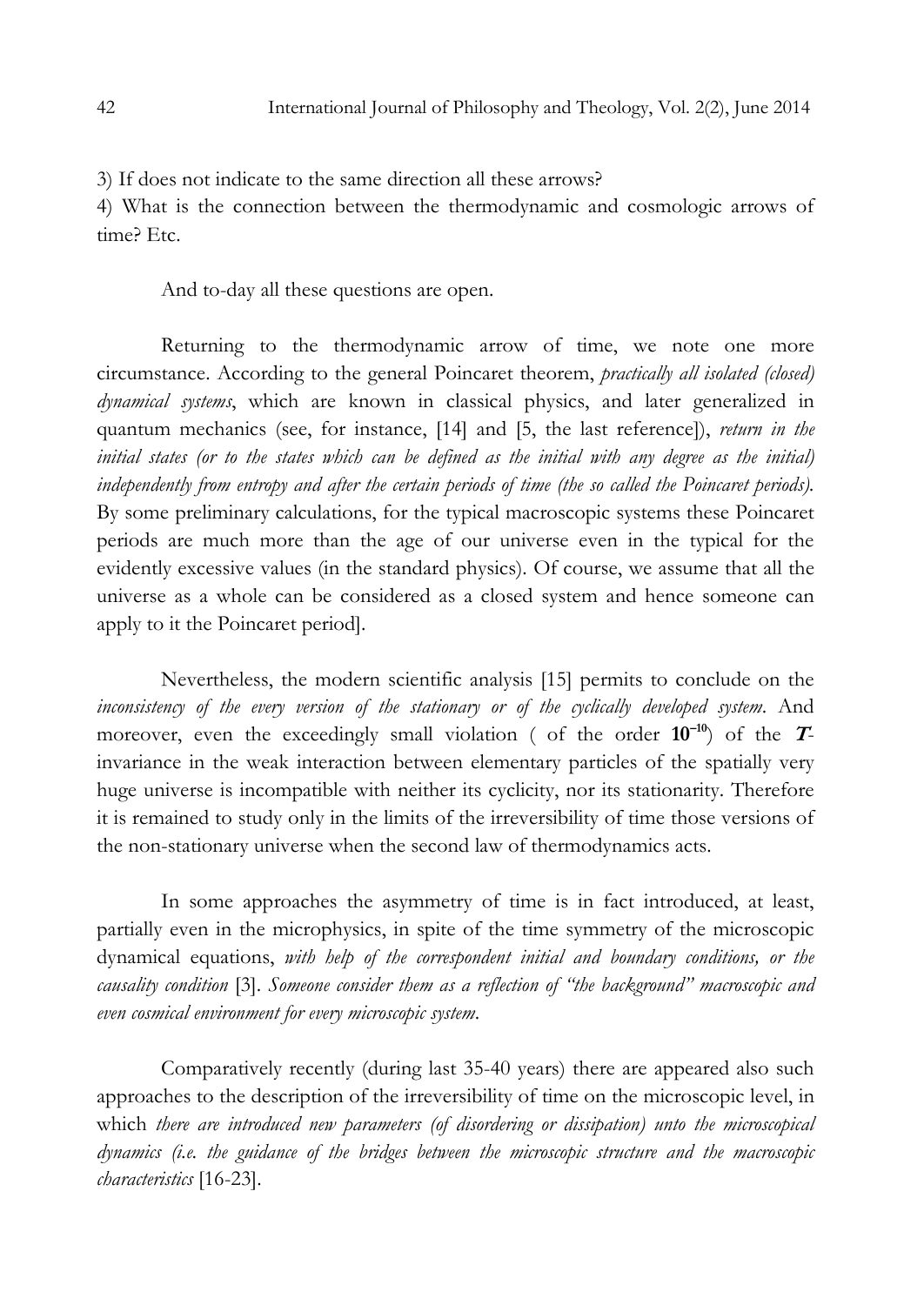Passing to the analysis of the biological and psychological arrows of time we meet from the just initial with the natural question: if are sufficient the known laws of physics for the explaining of the biological \*and psychological) phenomena or not? Up to now it is an open question in science. And nevertheless, paradoxical problem of the supporting the evidently high level of the organization in the alive beings (of course, when the aging and the illnesses can be temporally neglected), from one side, and the second law of thermodynamics with the correspondent tendency to the disorder, from the second side, is already decided (see, for instance, [12] and the correspondent references therein, in particular, [24]): the order (the ordering) in the organism supported by the outflaw of entropy (the wastes) in the environment. And if we shall isolate the organism together with the environment, which is necessary to its existing, entropy in the complete isolated system is grows. Moreover, after some limited time every alive organism begins to age, with increasing of its entropy and respectively losing its information and finally die. And it is quite possible that the biological arrow of time is defined by the thermodynamic arrow of time. And even the psychological arrow of time someone partially explains by the second law of thermodynamics: When the memory (of the human brain) passes from the disordered state in the ordered one (the registration of something in the memory), for the organism it is necessary to increase the disorder in the universe (to select entropy outside).

Now on the cosmologic arrow of time. In classical general relativity theory it is known several possible versions of the universe behaviour in the space and in time:

(1) In particular, it could exist the infinite time in the past. But such possibility is deleted by the theory of Big Bang, in which the majority of physicists believe.

(2) Therefore the universe could appear in a certain initial moment of time.

(3) And it can be periodical in time. Besides that, it is necessary to take into account that even without inevitable quantum effects the universe can appear or to finish own existing in the state of the order or the disorder.

That will, in its turn, define if the clearly defined thermodynamic arrow of time will be constant for the universe as a whole, for all its existing and if it will coincide with the cosmologic arrow.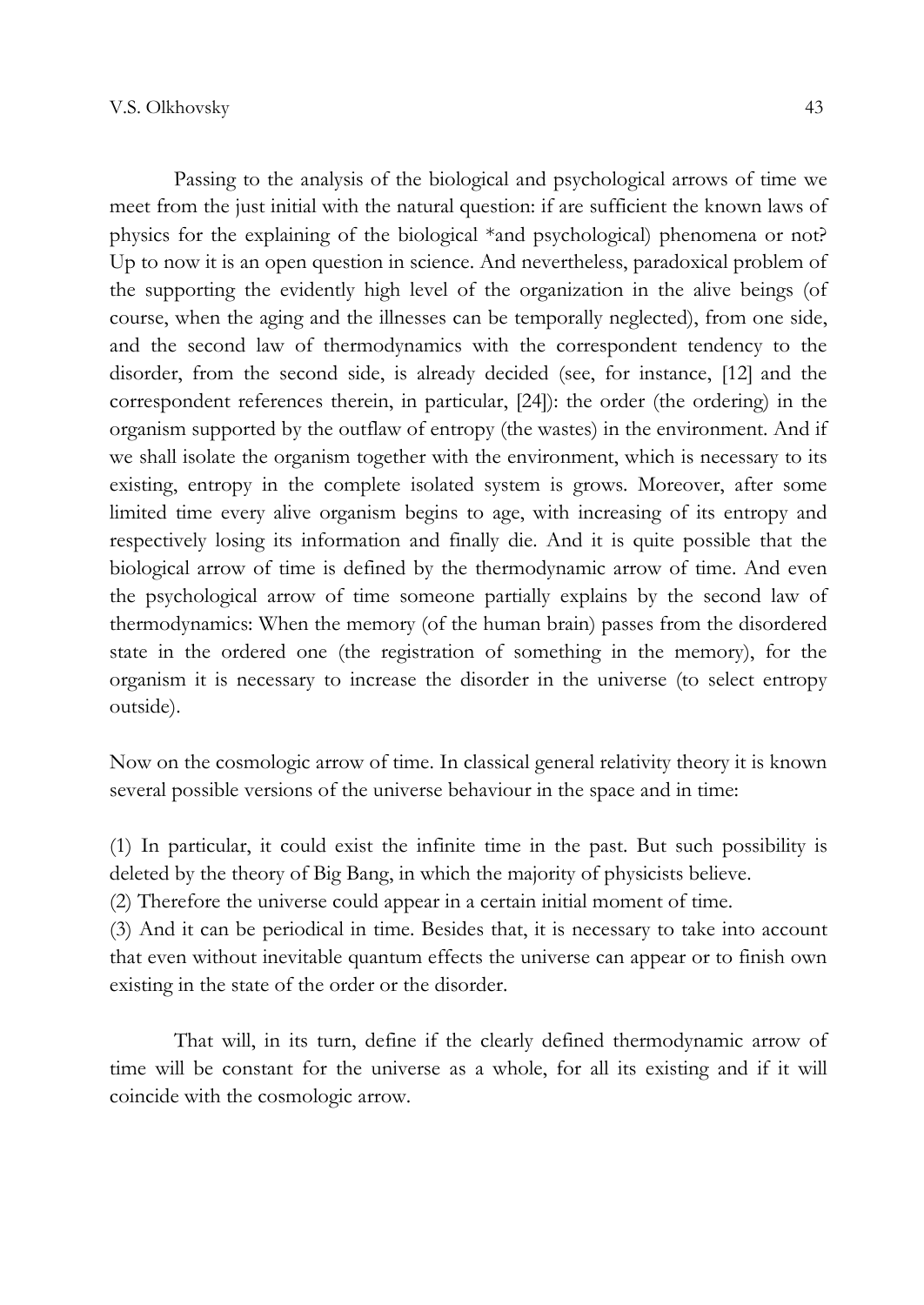There are known also such types of the time asymmetry which, for the first sight, have not the thermodynamic nature. For instance, we can observe only delayed electromagnetic waves, outgoing from moving charged particles to the infinity and during its radiation the decreasing of their kinetic energy with time. Basing on the theoretical microscopic reversibility of time, we could represent ourselves the *advanced* electromagnetic waves, ingoing from the infinity to the charged particles, with the increasing of the kinetic energy of the latters after the absorption of the electromagnetic waves. However, nobody did not observed ever such processes (by the way, also in quantum processes too, that evidently does not eliminate the irreversibility of time in pure quantum processes due to the supposedly real existing of all the possible alternatives of any measurements in the unconscious nature in accordance with the hypothesis from [11, 12], because such the alternative with the *advanced* waves, *ingoing* from the infinity, nobody did not observe ever in any measurements). Some physicists (Wheeler and Feynman, 1945) assume that it is impossible to base the explanation of such processes, considering the only local processes and it is necessary to consider the large-scale (cosmological) properties of the universe, which is now extending, together with the manifestations of the second law of thermodynamics during the dissipation of the electromagnetic energy due to the processes of photon scattering and absorption by particles on large distances.

And in this the seriousness and mysteriousness of the problem *how* is appeared the irreversibility of time during the passing from the micro-world to the macro-world and what are the real causes of the real irreversibility in time of all the empirical and cosmic processes?

And now the seriousness  $\rightarrow$  mysteriousness of the problem *how* does still originate the irreversibility of time with passing from micro-world to the macro-world and cosmos and what do still causes of the real irreversibility in time of all the empirical macroscopic and cosmic processes?

That we can state with the certainty now is that the observed arrow of time does not defined by any one physical process or by the only activity's orientation of the human thinking, but the existence of the direction of time is it general propriety which has a lot of manifestations!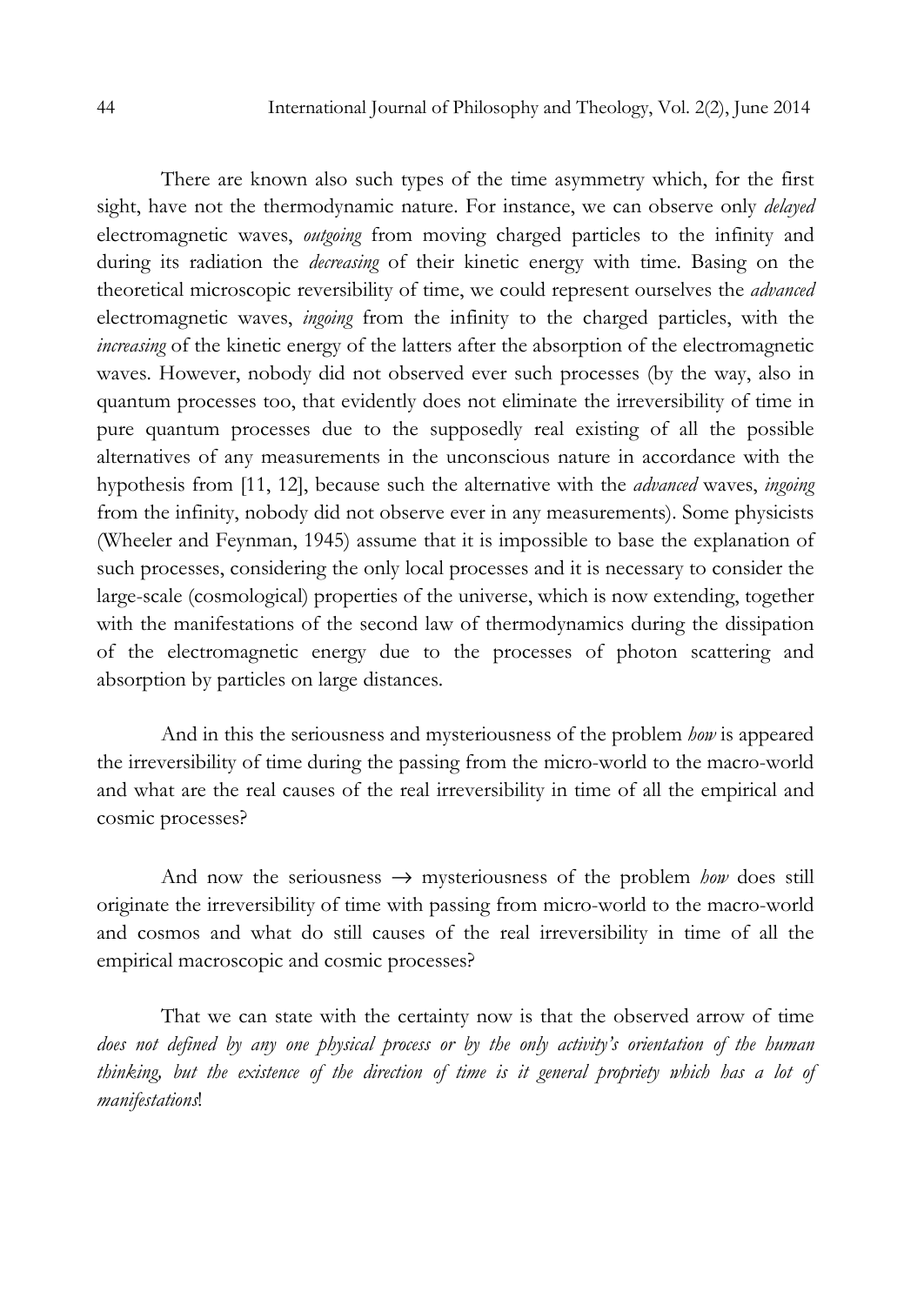We can also conclude that now between physicists the opinion dominates on that the second law of thermodynamics is universal for all the closed systems, including all the universe as a whole and hence "the heat death" of the universe is inevitable in somewhat form.

The especial interest is connected with the question on what if the irreversibility of time before the creation of a man in the world and if it will be in the future Divine Kingdom.

Let us bring the theological analysis of this question. Apparently, the second law of the thermodynamics and, may be, the universal cause-effect connection in nature had been created by God during creation of the universe. Before the sin fall of a man the activity of the Saint Spirit regenerated the order in nature and ensured the physical immortality of a man not by the cancellation of the second law of the thermodynamics and the universe cause-effect connection but the bringing by His creative activity namely the organize-ability and supporting of life. But after the human sin fall (i.e. after the separation of a man from God) the non-separable connection of the order and life with the Saint Spirit vanished (although a certain support remained), and a man losed his physical immortality on the earth and, although he does not in a notable degree govern the creation but continues to influence on it. Only after the second coming of Christ, when it will be created a new universe, the Saint Spirit will again begin to act and the repented and accepted the espy-able sacrifice of Christ saved man find the physical immortality and together with Him will eternally govern the creation.

And, as the Bible says, in a new universe there will not be already time: "And the angel which I saw stand upon the sea and upon the earth lifted up his hand to heaven, and sware by him that liveth for ever and ever, Who created heaven, and the things that therein are, and the earth , and the things that therein are, and the sea, and the things which are therein, that there should be time [in Greek: chronos] no longer" (Revelation, 10:5-6).

If are the general characteristics reduced only to the physical characteristics? In the modern science and culture still more frequently and more widely it is said on the biological, cosmic, psychological, aesthetical etc problems of time. It is interesting, for instance, problem of the biological watch in the organisms of plants, animals and a man.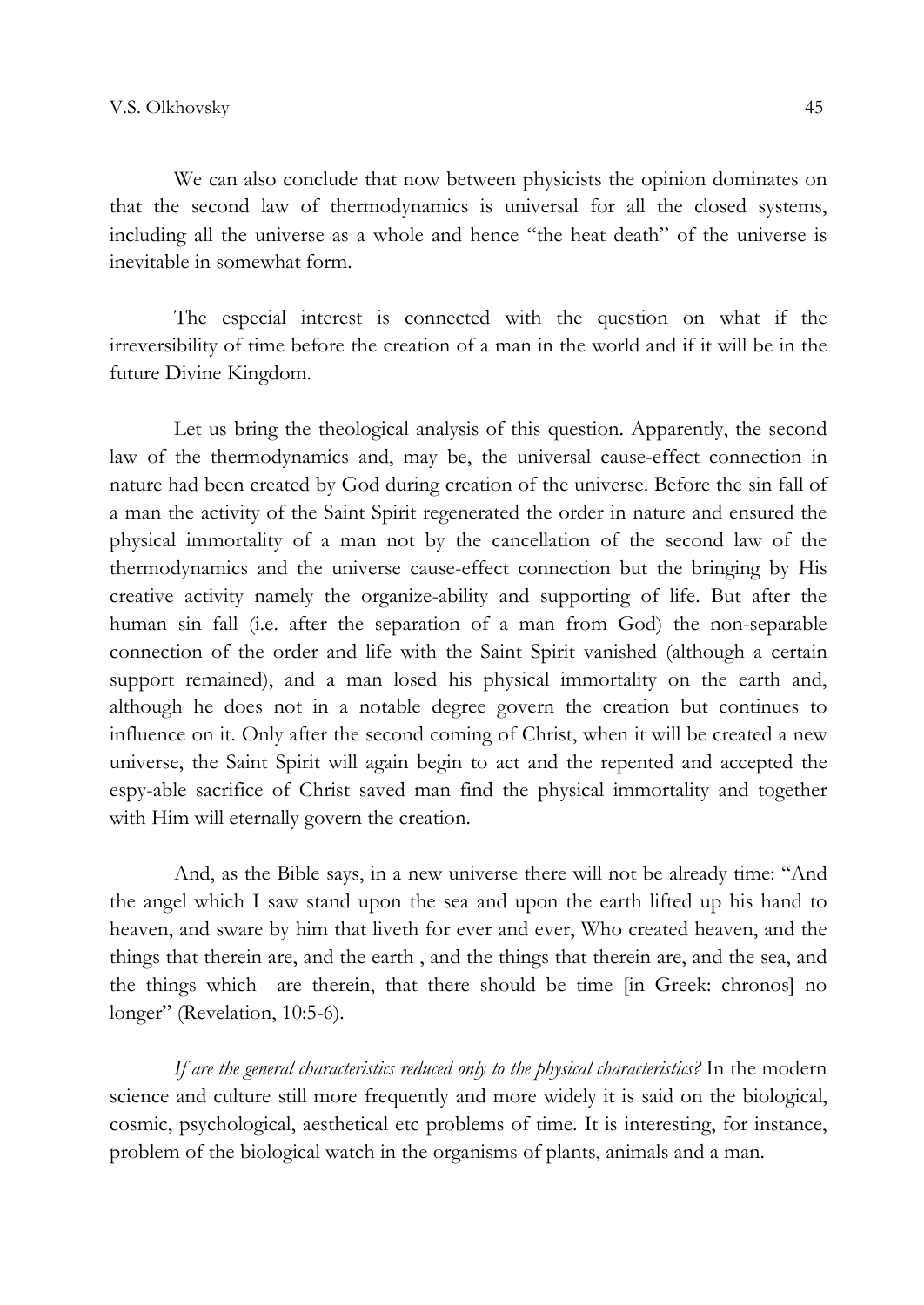The results of many investigations are agreed with the rather convicting on that all the processes in the earth biosphere are ordered in time in a correspondence with the unified rhythmical principle, and the synchronization of the bio-rythms and their agreement with the geophysical and the cosmic rythms takes place through the very weak electromagnetic connections. Its own specificity is inherent to time also for the human psychology. If in physics it is possible to call the arbitrary moment of time by the word "now", then to a man it seems that "now" is constantly moving from the past to the future. With this, there were never been the physical experiments which would directly establish the currency of time. Between the aesthetic characteristics of time one can mark one particularity, revealed in some psychological and nervous human processes, and also in the dynamics of the best compositions of the music, theater art etc. It consists in that there is a certain proportion between the duration of the first part of the duration or of the duration from the beginning till the culmination and the duration of the second part from the culmination till the finish – the first is more slow and long than the second (something of the kind the space "gold crosssection" in the products of the architecture).

Chronos and kairos [25, 26]. In the difference from the Russian (and, by the way, many other languages – Ukrainian, English, German etc), in the ancient Greek of the time of the antiquity there were used two words for time – chronos and kairos [unfortunately in the translation of the New Testament to Russian and many other languages the words *Chronos and Kairos* are translated by the single word *time*].

The first related with the chronological or sequential time when time lasts from the past through the present in the future, occupates somewhat measureable interval of time and describes the sequence of events in time; the second signifies a certain moment in time interval "between the beginning and fine of somewhat process", that moment from the indefinite period of time when "anything" particular happens. The first is the quantitative characteristics, and the second is the qualitative one. Sometimes in a simplified way chronos and kairos are described thus [27]: chronos is the physical time (in space-time of the special and general relativity theory), and kairos is metaphysical time (the ordered but non-measureable time out of the space-time) or even: kairos is the main (fundamental) time and chronos is the derivative time.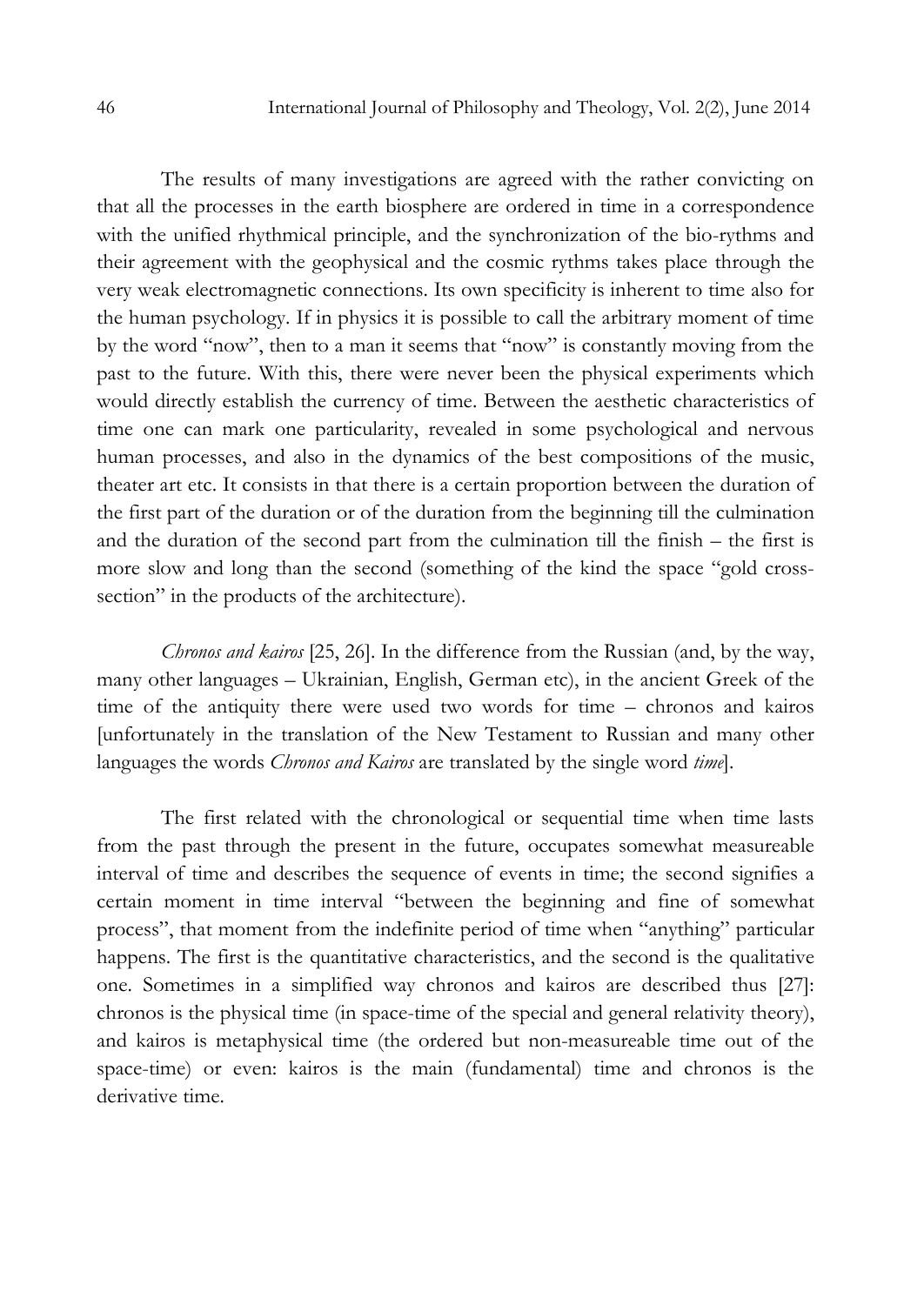## In details

Chronos ( $\chi \rho \delta \nu o \zeta$ ) deals with the linear measureable sense of time, which is current from the past through the present in the future.

In the Greek mythology *chronos* is personified time, originated from the primary chaos, in a certain sense identified with the titan Chronos, devouring his own children. And also in our earth life time is invariably finished for us, as if killing us. And, in fact, time itself, in the sense of chronos, dealing with the past and the future, approach on to the non-existing, to the image of the eternal death (to that is in the Bible called by hell, - to the kingdom of the death in the eternally continuating time succession). And in order in our life at least partially to control time-chronos and to control it rationally, it is necessary to measure chronos. And chronos in the modern generalized interpretation and in the biblical theology is the physically measureable time, time of our watch and chronometers, the history time in the chronology. Every process occupates a certain time and many events in the life of a man happen in the destined time. Everything is subordinated to the current of time, and everything in this life – both good and bad passes: "To every thing there is a season, and a time to every purpose under the heaven:

- A time to be born, and a time to die;
- A time to plant, and time to heal;
- A time break down, and a time to build up;
- A time to weep, and a time to laugh;
- A time to mourn, and a time to dance;
- A time to cast away stones, and a time to gather stones together;
- A time to embrace, and a time to refrain from embracing;
- A time to get, and a time to lose;
- A time to keep, and a time to cast away;
- A time to rend, and a time to sew;
- A time to keep silence, and a time to speak;
- A time to love, and a time to hate;
- A time of was, and a time of peace. (Ecclesiastes, 3:1-8).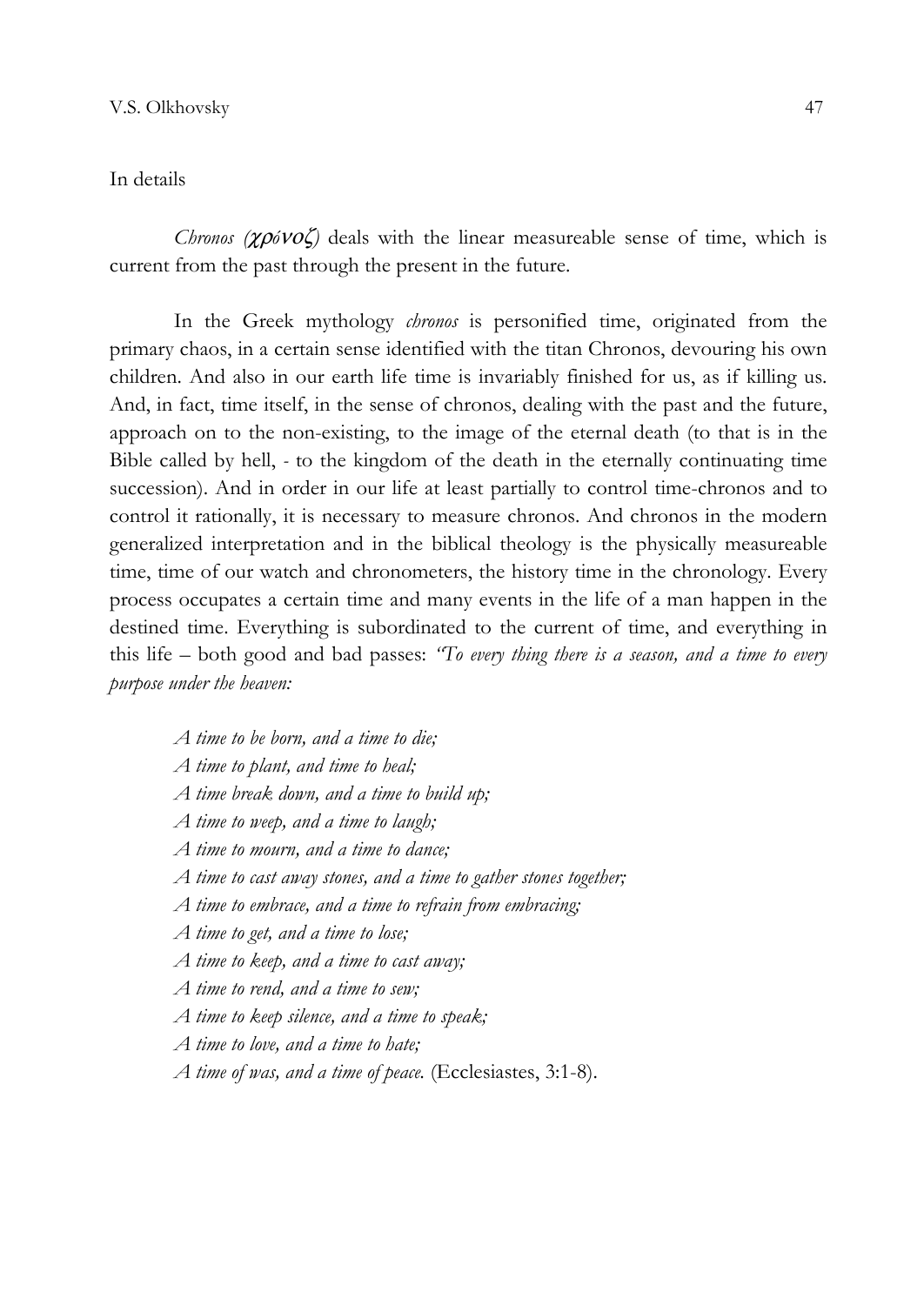Sometimes in our time someone says that there are existing two types of the measureable time: the cyclic time which is time of our everyday life (many nature cycles: in the motion of planets, stars, galaxies etc, cycles in the living organisms, cycles of the watch mechanisms and the linear time (after the origin to the fine of the existing of the universe, of the life, of any natural or artificial process,…). But to differ the cyclic and linear time is by far not always simple.

In strictly physical sense time is one-dimensional and linear in our earth life (it described by the one-dimensional axis with the initial point of the counting out and the homogeneous scale). In the New Testament chronos has the fine in the future:

…Heaven and earth shall pass away… (Мatthew, 24:35);

…But the end of all things is at hand… (1Peter, 4:7);

…there should be time (chronos) no longer (Revelation, 10:6) etc.

Kairos ( $\kappa \alpha \iota \rho \delta \zeta$ ) in the Greek deals with the non-linear sense of time, formally near on the signification to the sense "state". Strictly speaking we cannot measure kairos, because this time always signifies the present, and the present is in-divided evidently. This time is too short to be measured and analyzed by its duration. In the difference from the past and the future, the present does really exist. And kairos, just namely that is the present, is the image of the eternal life. In order to be in the present, we must be alive. The deads know nothing on the present. In the Greek kairos signifies "true time", the moment which is full of the contents and the meaning.

In the New Testament kairos is time, chosen by God, time of our decisive choice and our decisive actions. "My time is not come", Jesus had said (John, 7:6), and then it came: it is kairos, the moment of the fullness of time. Nat all is possible in any time, not all is true in any time and not all is necessary in any time. In various times the world is in the power of various cosmic and human forces, but God rules over everything and everyone in the fulfilled by the dramatic time between the Sonday and the Second Incoming – "the present time", which is in its essence different from any other time in the past. In this dramatic realization of the history is rooted the idea of kairos.

Kairos of God is time accomplished, in which there is no place for such limited human notions as the past and the future.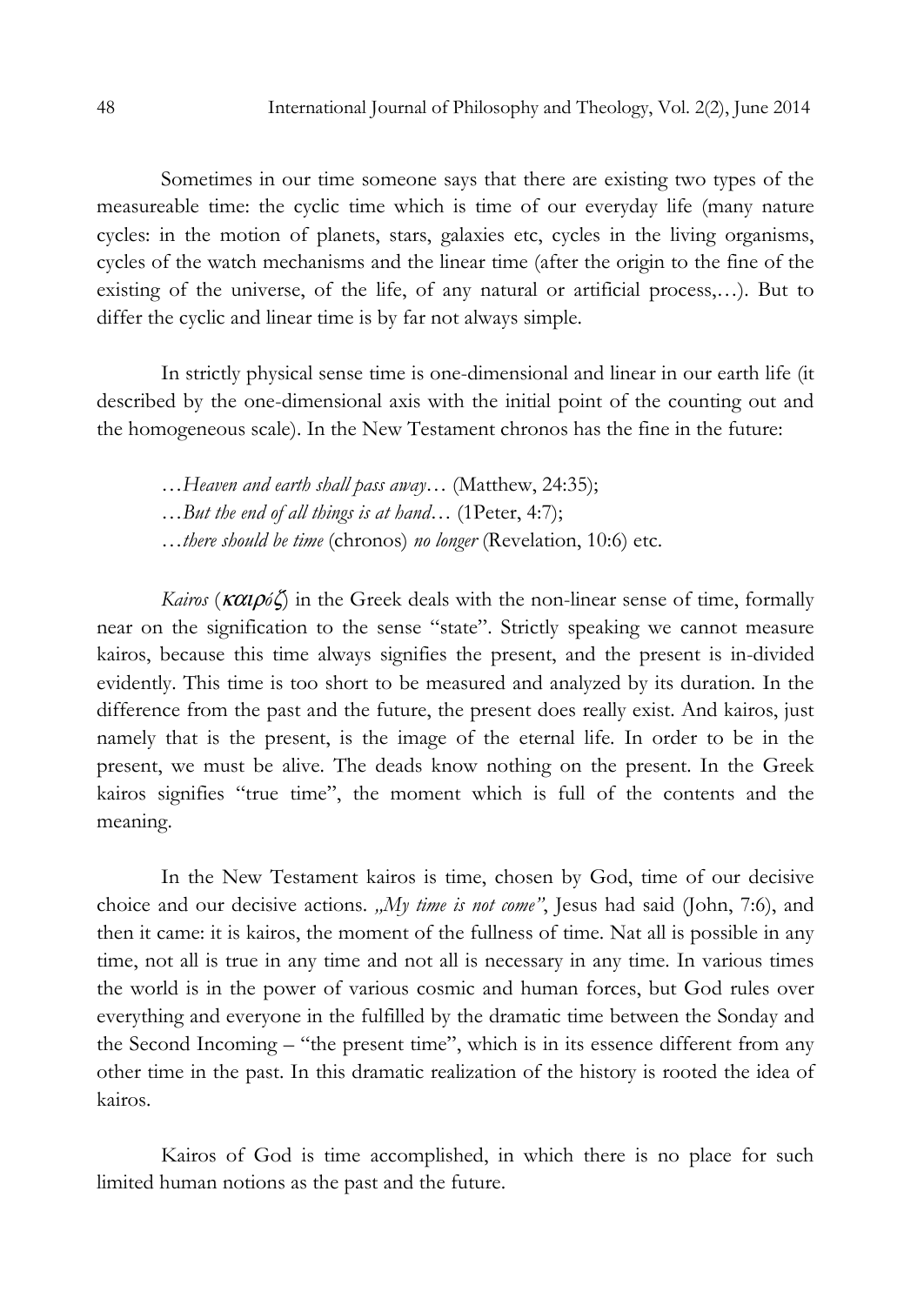Kairos of God can be represented as the eternal present, where the principle of the sequence of our time chronos is not valid. Kairos is the highest dimension of the Divine time, in which God sees everything and everybody, in which all already to Him is accomplished and in which He has presented Himself.

Kairos and chronos in the history of creation. Time as the attribute of our material world appeared with the appearance of our universe.

From the Bible we learned that the beginning of time had put by God when He had begun to create the universe. That moment the Bible declares by "the beginning": (Genesis, 1:1) – "In the beginning God created the heaven and the earth".

God is the Spirit and as a Creator of all, He is not bond by time and space. All the axis of time is before Him and for Him there are no unknown intervals of time. He simultaneously sees any separate day and thousand years. *'For a thousand years in* thy sight are but as yesterday when it is past, and as a watch in the night" (Psalms, 90:4). Unfortunately, to this verse someone often resort for the incorrect interpretation of the creation history from the book of Genesis 1, erroneously seeing in it the affirmation of the evolution doctrine with its millions and billions years. In the reality, according the Bible, with the creation of matter (Genesis, 1:1) there was created also time, and all creation passed in chronological limits of day-night cycles. The system of the measurement for it is described in (Genesis, 1:14) – "Let there be lights in the firmament of the heaven to divide the day from the night; and let them be for signs, and for seasons, and for days, and years. This is the most ancient method of the measurement of time.

The creation process passed in the limits of *chronos*, i.e. the creation had been during 6 days of "our" time.

The main the New-Testament's meanings of the term "chronos", rather, are related to the everyday and calendar spheres, where the accent on the duration and processuality of time. This, as a rule, is a certain interval of time, for instance, of the actions of Jesus Christ (εν αντι χρονω, i.e. in all the time  $-$  Acts, 1:21) or some chnological period (εν οσον χρονον, i.e. as long as he liveth — Rom., 7:1; 1Cor., 7:39), duration (χρονον τινα, i.e. to tarry a while – 1 Cor., 16:7; Επι πλειονα χρονον, i.e. to tarry longer time  $-$  Acts, 18:20).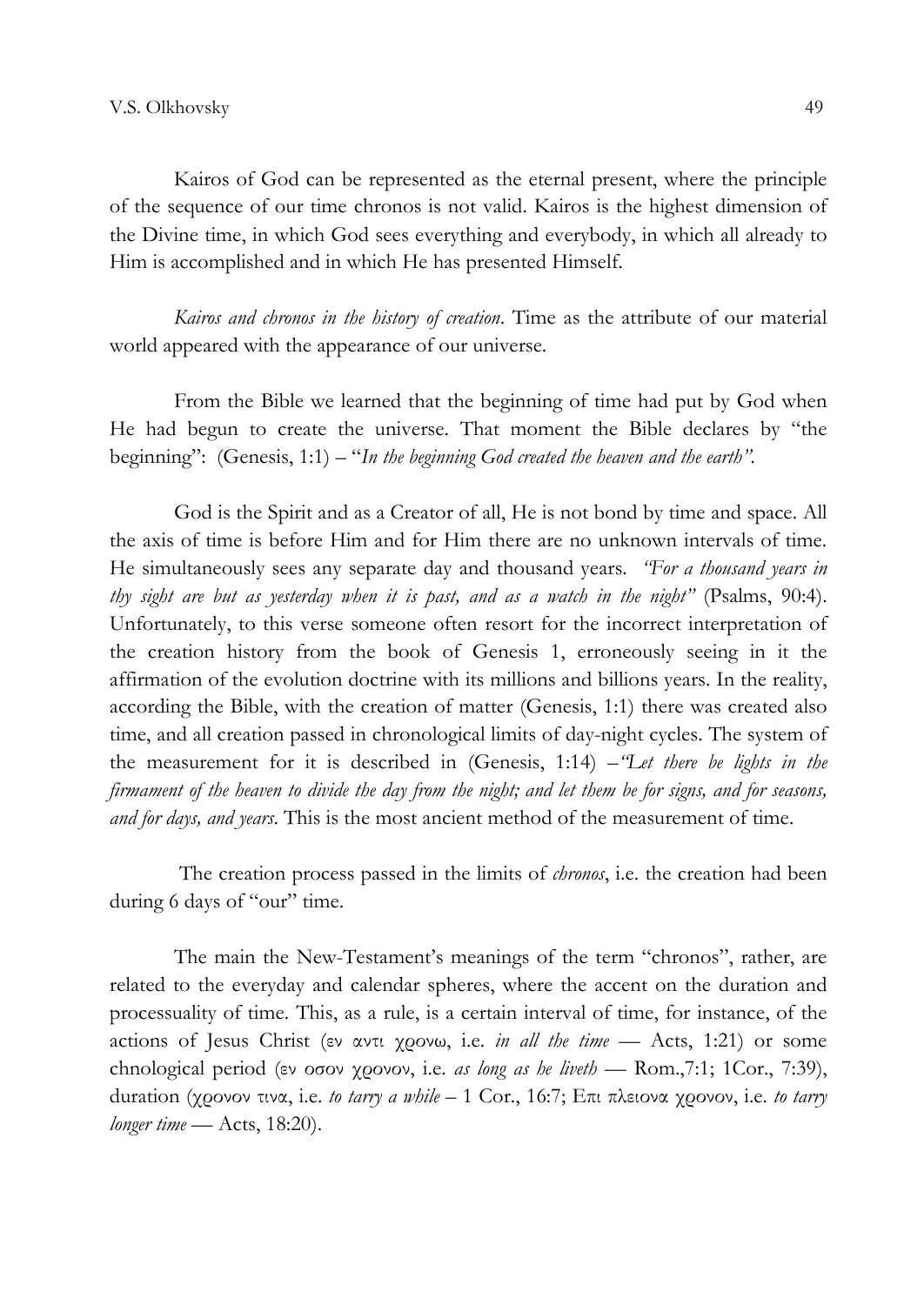Sometimes it is directly indicated duration of some chronological period (for instance, in Acts,  $7:23$  — τεσσαρακονταετης χρονον, i.e. (in time) forty years. Time "chronos" can be in the given context "small" (µικρος — Revelation, 6:11; 20:3; John, 7:33; 12:35), "sufficient" (ικανος — Acts, 8:1; 14:3; 27:9), not small (ουκ ολιφος — Acts, 14:28), "tantus" (ποσος χρονος — Mark,9:21). It is said also on long (literally "many") time (πολλοις χρονοις — Luke, 8:29; πολυν χρονον — John, 5:6; μετα πολυν χρονον (after a lomg time) — Мatthew, 25:19). Chronos contains also the idea of duration (εγενομην χρονον - Acts, 19:22; τον παντα χρονον εγενομην - Acts, 20:18; δια τον χρονον — Hebrews, 5:12), pastime (πιοειν χρονον τινα — Acts, 15:33; 18:23).

That, that the category "chronos", in the difference from the above considered terms (and before all "kairos"), does not bring the "point" connotation, forces (when it is said about some moment of time "chronos") to introduce various explaining words. "Momentariness" is expressed by the combination εν στιγµη χρονου (Luke, 4:5). The category of time-"chronos" in the form of the plural number (χρονοι) has mainly theological sense, marking a certain period— epoch (ουχ ηµων εστις γνωναι χρονους η καλιρους οθς ο πατερ εθετο εν τη ιδια εζουσια, i.е. it is not for you to know the times or the seasons - Acts, 1:7), all the before-Christ period of time, contrasted to the recent times (τους χρονους την αγνοιας, i.е. the times of this ignorance— Acts, 17:30), finally "secular times" in the future (χρονοι αιωνιοι: 2Тim., 1:9); the combination of the categories "chronos" and "eon" in this expression is sufficiently eloquent. With the Second incoming there are associated "the last times" (επ εσχατου χρονων, i.е. in these last times — 1Peter, 1:20), "the last time in the flesh " (τον επιλοιπον εν σαρκι<…> χρονον, i.е. the rest of his time in the flesh — 1Peter, 4:2), contrasted with life— "the past time" (παρεληλως χρονος , i.е. the time past of our time — 1Peter, 4:3).

The calendar significance of the category "chronos" is the most often (17 times) met in the book "Acts of the apostles"(for instance, Εν το χρονω τοθτω, i.е. at this time — Acts, 1:6). With this value is connected almost one third of all the cases of the utilizations of this term in the New Testament.

The completed response to the question if someone could transform the time of God in the human time and vice versa, one can find in (2 Peter, 3:8) – "But, beloved, be not ignorant of this one thing, that one day is with the Lord as a thousand years, and a thousand years as one day.", i.е. there is no any formula for the transformation of time kairos into chronos and vice versa.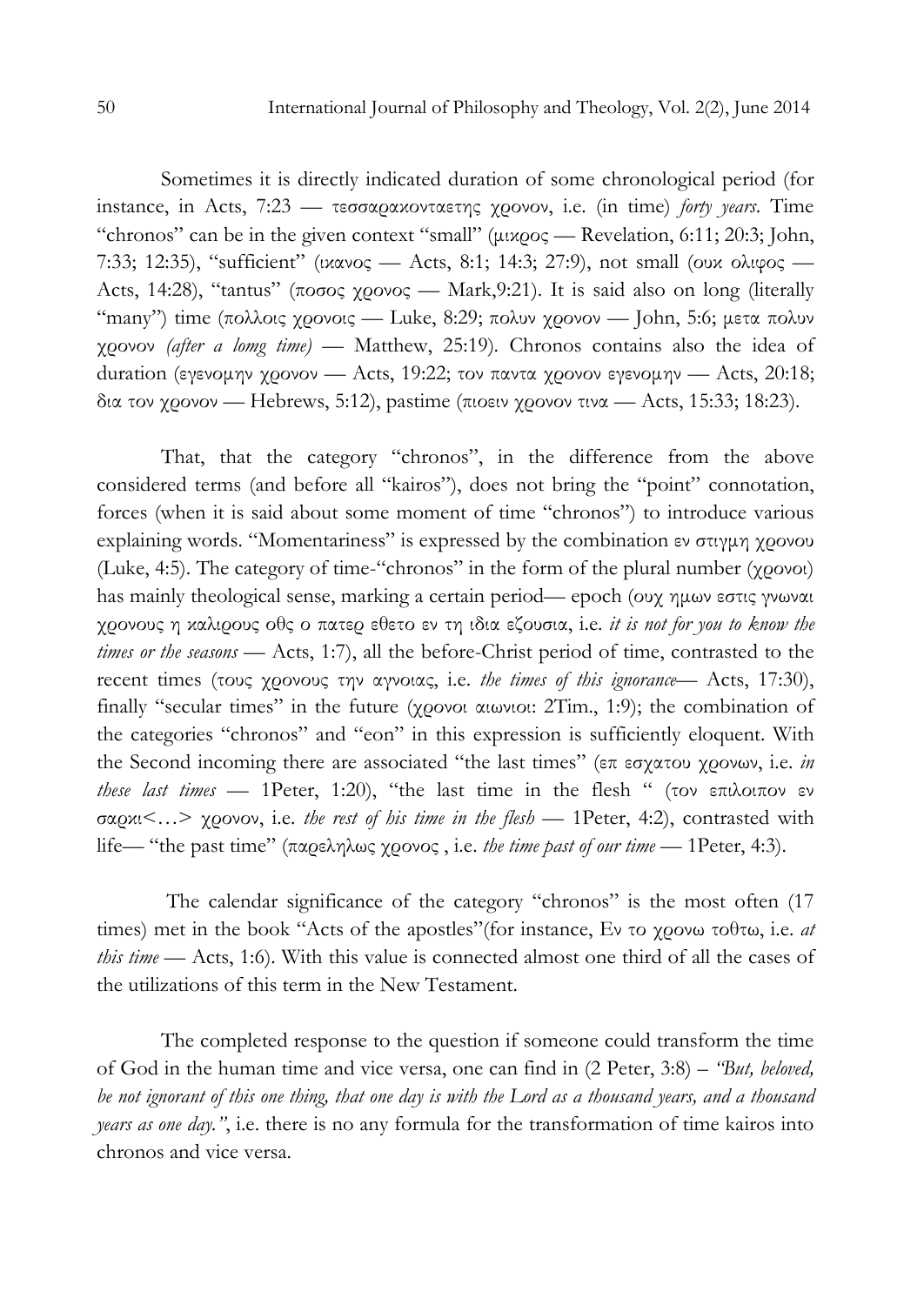In fact, kairos is time of the salvation. We as men are functioning more in chronos, i. е. in the chronologic time, and in the Divine plan of the salvation we are functioning more from the perspective of kairos in the Mind and the Heart of God. In fact, Gоd created time in order a man on the earth can turn to God and prepare as a collaborator of God the incoming of His Kingdom. And we need to use time as a talent, given by God to any of us. The Bible appeals us to esteem time and use it for the perception of the will of God: (Еphes., 5:15-17) – "See then that ye walk circumspectly, not as fools, but as wise, redeeming the time [kairos], because the days are evil. Wherefore be ye not unwise, but understanding what the will of Lord is". And the will of God consists in that the Lord desires that every man will repent: (Acts, 17:30) – "And the times [chronos] of this ignorance God winked at; but now commandeth all men every where to repent".

It reechoes with the sense of the human life, which consists in the search of God: (Acts, 17:26-27) –"And hath made of one blood all nations of men for to dwell on all the face of the earth, and hath determined the times [kairos] before appointed, and the bounds of their habitation; that they should seek the God, if haply the might feel after after Him, and find Him, though He be not far from every one of us".

The most frequently meeting in the New Testament notation of time is the word kairos in the sense "moment", "date". It is met 84 times. The central for its semantics is the representation on a certain time point, moment, event (cf. Εν εκεινω τω καιρω — Luke, 13:1; εν αυτω τω καιρω – Luke, 13:1, κατ εκειωιω τον καιρον — Acts, 12:1; in spite of the noted above the difference of the notions "chronos" and "kairos", these expressions are traditionally translated as "in that time").

Cairos is used also in the sense of the nearest oncoming (παραβολη εις τον καιρον τον ενεστηκοτα, i.e. *A figure for the time then present* — Hebrews, 9:9, ενεστησονται καιροι καλεπο…, i.e. perilous times shall come — 2 Тim., 3:1). The mostly strikingly image of "kairos"- "term" is revealed in the utilized in (2 Cor., 1:2) formula καιρος ευπροδεκτοσ — time auspicious, playing the role as the synonym of the expression "Day of Salvation". Generally for New-Tetament's image of "kairos" is the mostly characteristic connection with the moment of the Second Incoming and the Last Judgement (1Peter, 4:7; Revelation, 1:3; 22:10).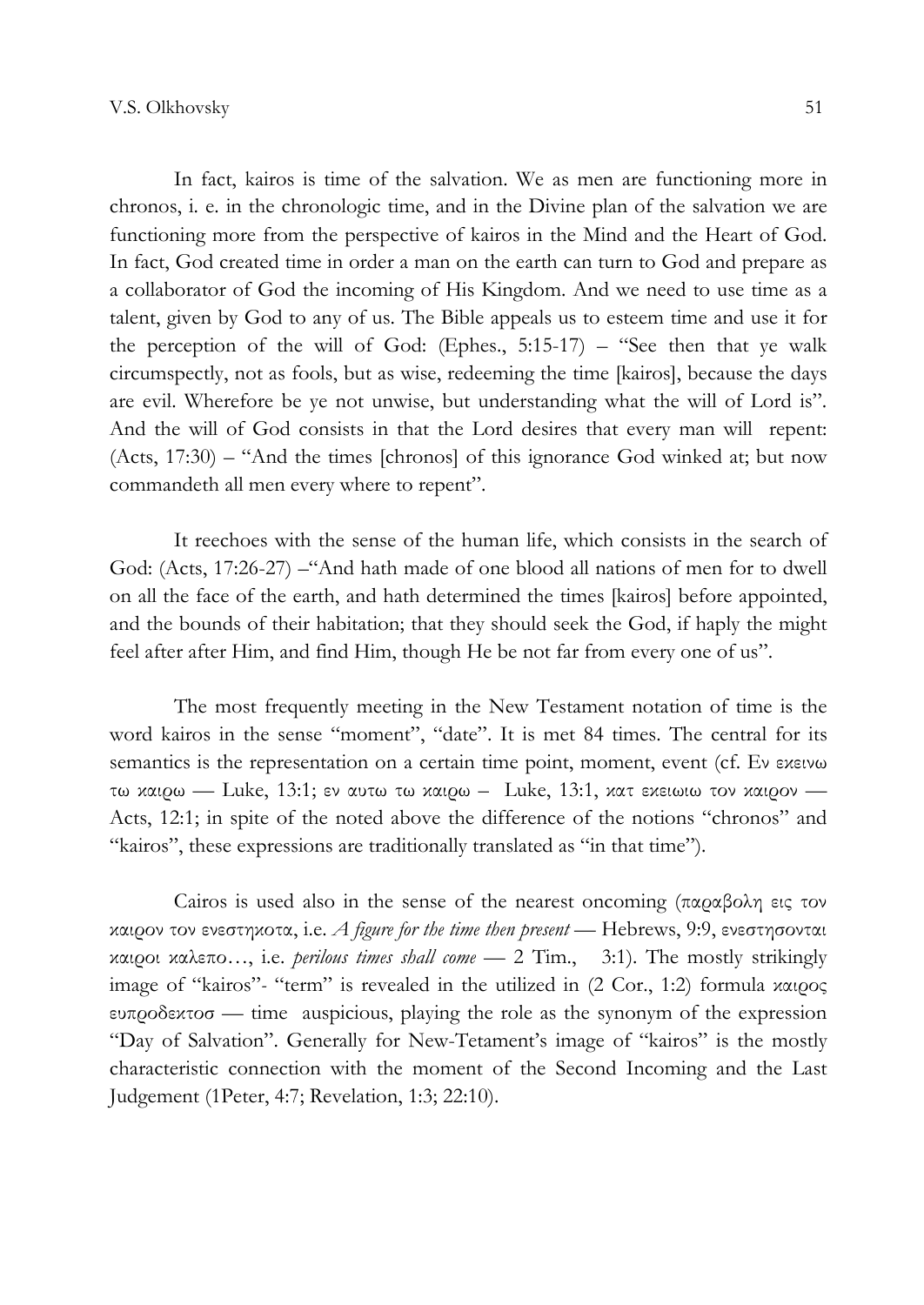Apocalissei the meaning of this "point" time is beautifully illustrates the combination of "performance of times (literally- "terms") πεπληρωται ο καιρος και ηγγικεν η βασιλεια του θεου — The time is fulfilled, and the kingdom of Gpd is at hand (Mark, 1:15); Ο καιρος ο εμος ουτω παρεστιν, ο δε καιρος ο υμετερος παντοτε εστιν ετιμος -"My time is not yet come: but your time is alway ready" John, 7:6). And finally kairos of God as time of God we can represent as the eternal present, where the principle of sequence of our time chronos is not valid. Kairos in the modern theology is the highest dimension of the Divine time, in which God sees everything, in which everything is already for Him completed and in which He is presented Hinself.

#### 3. The Eternity

The ephemeral-ness of beings and the things, early or lately vanished in time, forced in the antiquity, represent us this last as a breaking and destructing force, as some monster, devoured any life and any thing, according to this the large duration of some objects was represented as their successive opposition to this force, and hence those objects, the duration of which was assumed without finish, must be represented as finally won the force of time as inaccessible and not subject to its action. Аnd from this it is natural more late passage to the metaphysical notion on the eternity as on the sign of the transcendental being, undoubtedly over-temporal. We meet even in the antiquity such a notion not only in the Revelation on the Eternal God in the Hebrews, but also in some upanishads in the Indian philosophy and in Indian theosophy, in Greek philosophy and, in particular, at neo-platonics.

The notion of *the eternity* evidently and directly does not utilized in science (only in mathematics it is used the notion of the infinity which is connected with one of the conceptual characteristics of the eternity as the infinite existing in time). In general human culture, philosophy, religion the notion of the eternity is utilized in two different senses:

(1) It signifies the propriety and state of a being which is out of time, i.e. it has neither the beginning, nor the continuation, nor the finish in time, but contains at once, in one non-separable act all the completeness of its being. Such is the eternity of the being absolute.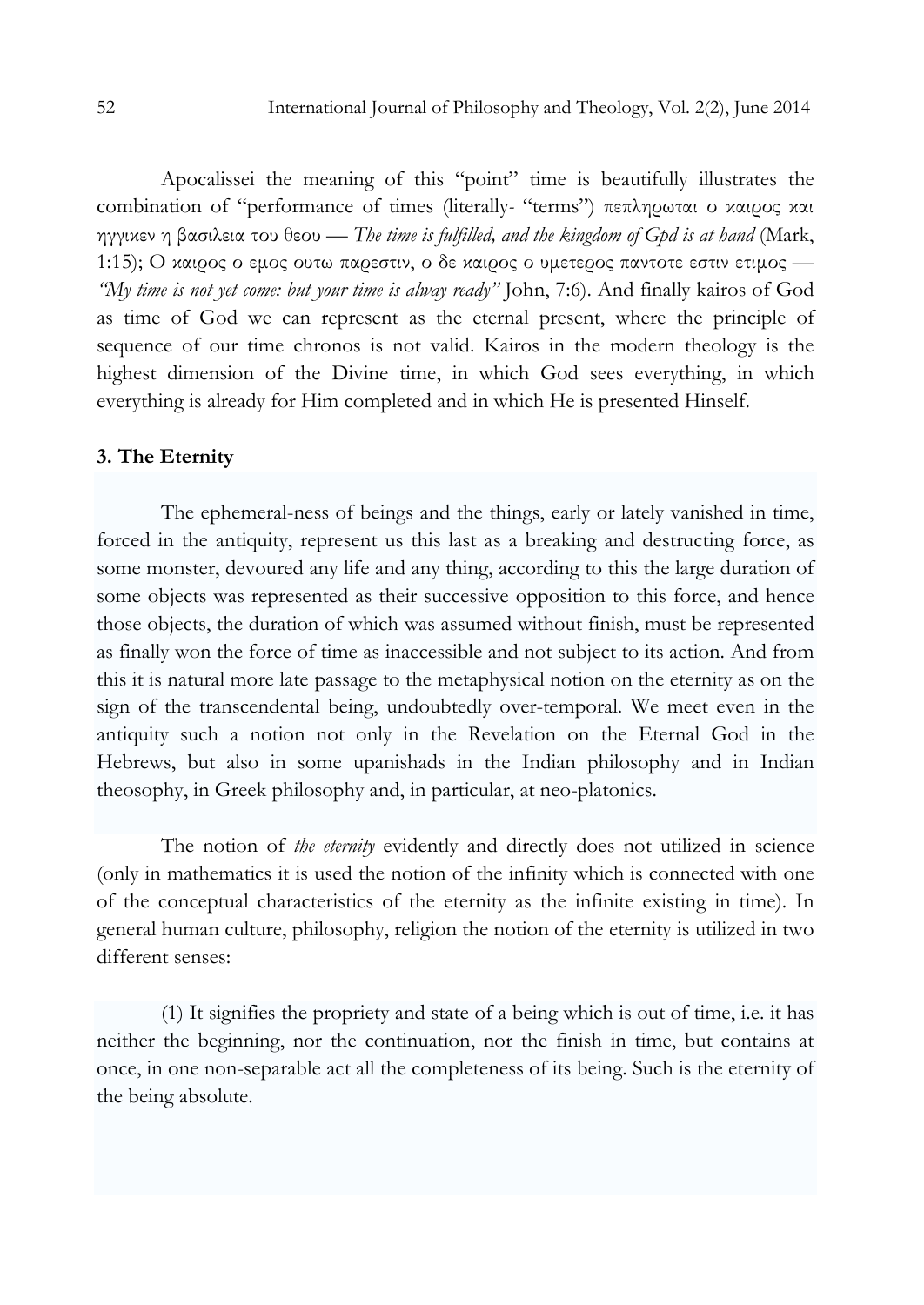(2) Under the eternity it is understood also the infinite continuation or the repetition of the given being in time. Such is accepted in the many worldviews and philosophical systems the representation on the eternity of the world which is sometimes (for instance, at stoics) appears as a simple repetition in the innumerous cycles of one and the same cosmic and historical contents.

Partially it does adjoin to (2) as also such special comprehension of the eternity in the human culture [28]: The human being, which puts together the contents of the culture, is in non-separable way connected with time, is the being in time.

Therefore also the culture is non-separable from time. Incarnating in itself the human being, it incarnates in itself time. As also the being of the humanity, the culture is connected with all the forms of time. The human being, as M.Haidegger assumes, does presuppose the unity of three forms or moduses of time: the past, the present and the future [29]. The past, the present and the future are the inseparable characteristics of the human life. In turn, they reveal also in the culture. Besides that, the being and the culture are belonging to the eternity. The past, the present and the future are the various hypostasises (images) of the eternity, its different faces. All they are relative, only the eternity is absolute. The essence of them is opened as they express by themselves the eternity. And, adjoining with the past, the present and the future, the culture with this also penetrates into the region of the eternal.

The eternity is the flesh of the culture, that material from which its building is constructed. But the past, the present and the future are that necessary without what it is impossible. They contain the basis, the top and the contours of the culture.

In [30] it is justified that the existing of the eternal unchanging God before the creation of the universe (world) signifies His existing out of time, i.e. the complete absence of time chronos al all. But after the creation of the world, if God supports the relations with the world, the coexistence of God and the world signifies His existence also in time (both chronos and kairos).

And what the Bible says on the eternity? In the Bible very often there are appeared the words on the eternal life and on the eternal God. So, how it is possible to interprete this eternity?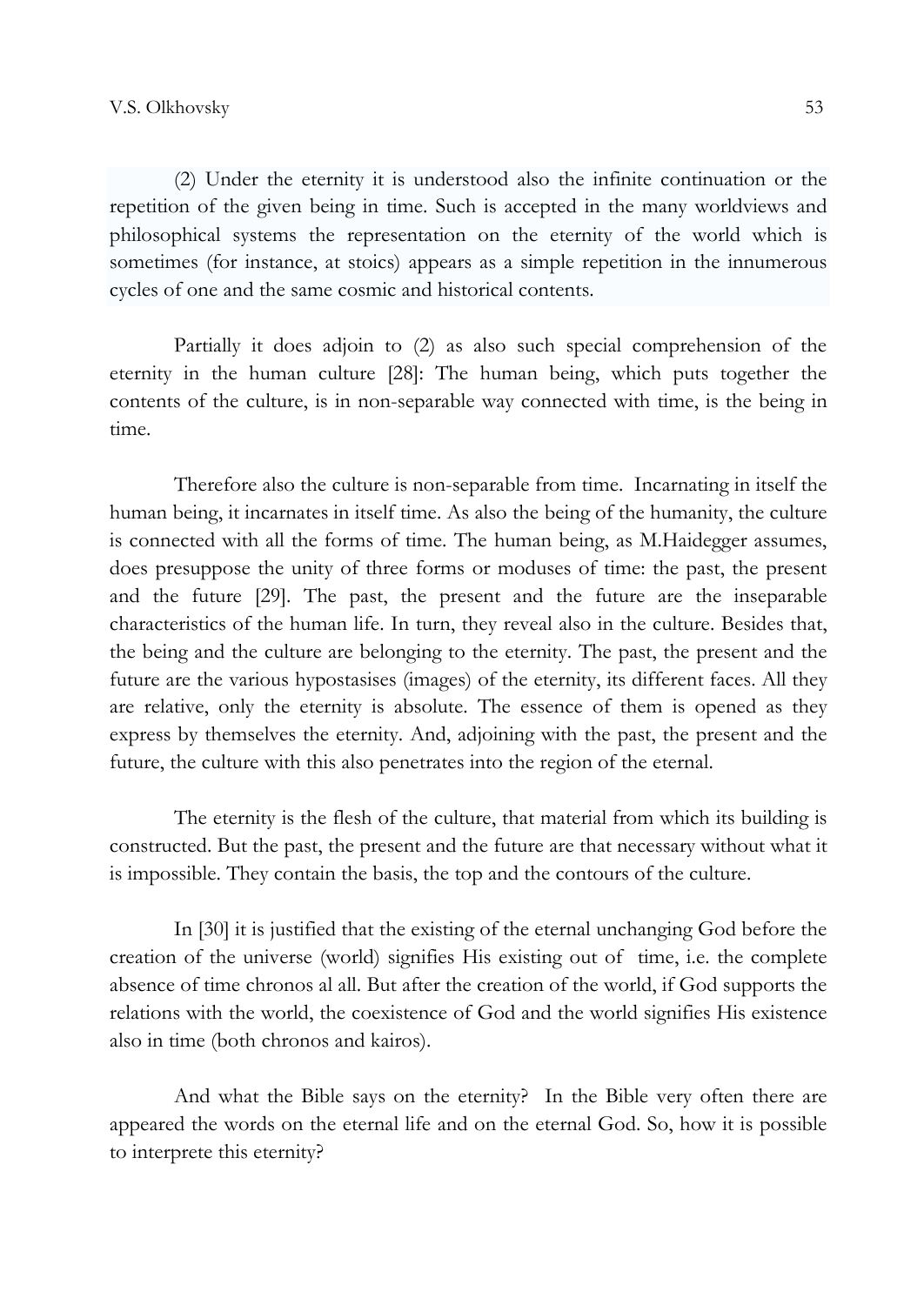First of all, from the Bible it follows that God created the universe together with the space and time (chronos) [see, for instance, (Genesis, 1:1) together with (Titus, 1:2), (Hebrews, 1:2)].

Before the creation of the world with space and time, God existed eternally (and continues eternally to exist in the spiritual dimension out of the physical space and time. Namely therefore someone says that God exists out time (chronos) [1,30], аnd also says that God exists in His time– namely in kairos [25,26]. God is the Spirit (see, for instance, John, 4:24).

So God is usually directly inaccessible to the usual material world: God-Father is completely transcendent, other two persons of the Tri-unity can be in both thranscedent world and in immanent world which they created, and continue to save it (i.e. return it to the eternal intercourse with Himself after the acceptance of the expiative sacrifice of Christ), appearing to men rather rarely, in the chosen by Them time.

And a man is created for the eternity, where his existing will be without finish. In the Bible (Ecclesiastes, 3:11) there are the wonderful words:

., He hath made every thing beautiful in his time: also he hath set the world [literally in Jewish *the eternity in their heart*…". On this the art says, the poets write which express not the biblical faith but their grief for the eternity. There are also in the Bible indications on two forms of the eternity for the people after their physical death. The theme on two forms of the eternity (on the hell for the people without God and on the paradise for the people with God) is not simple, demands the particular time and the particular analysis.

#### 4. Conclusion

Thus, the notions *time* and *eternity* have many different aspects and, moreover, there are different points of view and approaches to them in science, culture and Christianity. I made the review of the modern data for a numbers of them, and I made my own reasonings and results (in quantum theory of time, on the time irreversibility, on the aesthetic characteristics of time).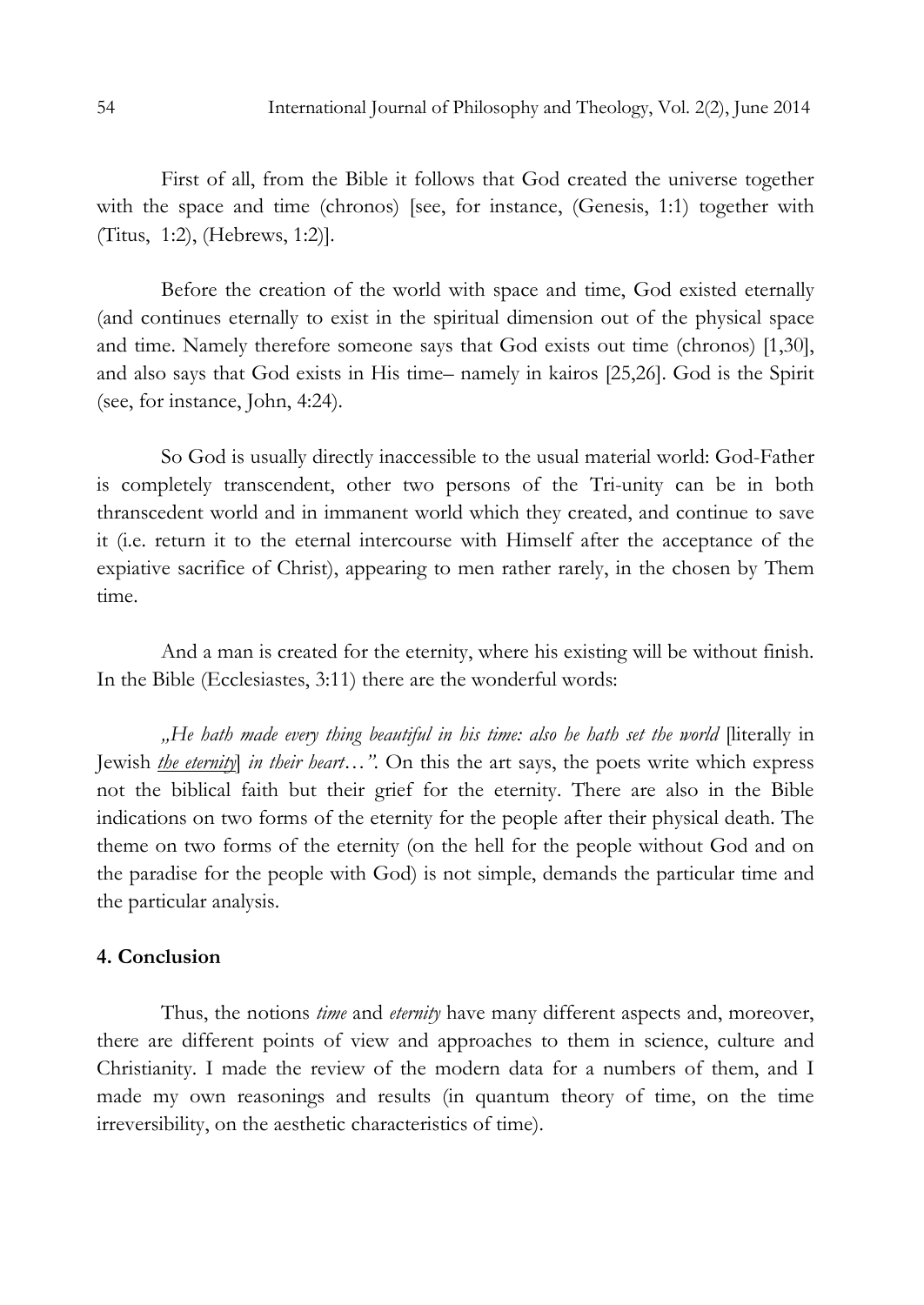And the most principal: What the Bible says on that how it is necessary to utilize time of our life? How someone must relate to the tempered to us time on the earth and how it use?

1. The Bible appeals us to manage wisely time:

(Psalms, 90:12): "So teach us to number our days, that we may apply our hearts unto wisdom".

2. The Bible appeals us to esteem time and utilize it for perceiving of the will of God:

(Еphes., 5:15-17): "See then that ye walk circumspectly, not as fools, but as wise, redeeming the time [kairos], because the days are evil. Wherefore be ye not unwise, but understanding what the will of the Lord is ". Аnd the will of God is that the Lord desires that every man will repent:

(Acts, 17:30): "And the times of this ignorance [chronos], God winked this at; but now commandeth all men every where to repent".

This reechoes with the sense of the human life which consists in the search of God:

(Acts, 17:26-27): "And (He) hath made of one blood all nations of men for to dwell on all the face of the earth, and hath determined the times before appointed [kairos], and the bounds of their habitation; that they should seek the Lord, if haply they might feel after Him, and find Him, though He be not far from every one of us".

3. What the Bible says on where you will be in your eternity:

Indeed, "to all its time is, and time of any thing is under heavens". This signifies that if you sometimes appeared in the world, then you sometimes will die. Аnd after the death you will be in the eternity in which there will not be time. The Bible says that after the death a man will be or in Hell (the eternity without God), or in Paradise (the eternal life with God):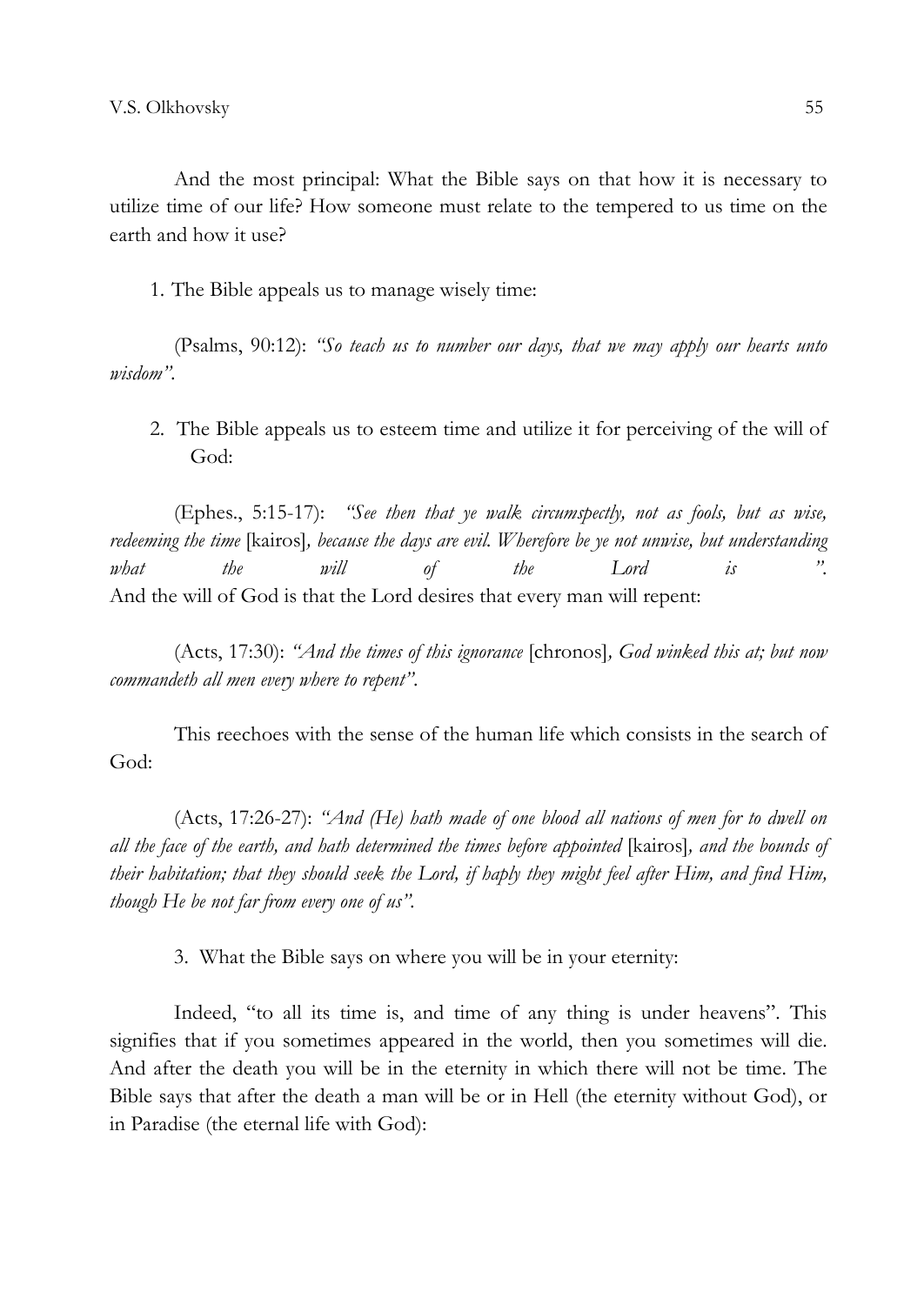(Daniele, 12:2): "And many of them that sleep in the dust of the earth shall awake, some to everlasting life, and some to shame and everlasting contempt".

(Маtthew, 25:46): "And these shall go away into everlasting punishment : but the righteous into life eternal".

Where you will be in your eternity? With Whom: with God or without Him? If does not come time to make this choice directly now, while there is still time for you?

## References

Августин А., Исповедь, изд-во «Азбука», СПб, 1999 [in Russian].

Рассел Б., История западной философии, М., 2000 [in Russian].

- Перминов В.Я., Вестник Моск.университета, серия 7, Философия, №5, 2003, с.3-21 [in Russian].
- Философская Энциклопедия, т.4, изд-во «Сов.энцикл.», М..1967, с.370-376 [in Russian].
- Olkhovsky V.S. Sov.J.Part.Nucl., 1984, v.15 (2), p.130-148.Olkhovsky V.S., Recami E., Recent Developments in the Study of Time as a Quantum Observable, International Journal of Modern Physics A, 2007, v.22, pp.1-25.Olkhovsky V.S., Physics- Uspekhi, 2011, v.54 (N2), pp.829-835. Olkhovsky V.S., Time as a quantum observable, LAP LAMBERT Academic Publishing, Germany, 2012, pages 177.
- Olkhovsky V.S., Recami Е., Physics Reports, 1992, v.219, N6, pp.339-356;Olkhovsky V.S., Recami Е., Jakiel J., Physics Reports, 2004, v.398, N3, pp. 133-178.
- Гинзбург В.Л., Успехи физ.наук, 1999, т.169 (4), с.419-441; 2002, т.172 (2), с.213-216 [in Russian].
- Oльховский В.С., Проблема времени в современной физике (на укр. языке), об-во "Знание УССР", Kиев,1981 [in Ukrainian].
- Olkhovsky V.S., Tchinarov V.A., Fundamental Problems of Time in Physical and Biological Systems, in: Atti della Accademia Peloritana dei Pericolanti, Universita` di Messina [Italy], 1993, v. LXXI, p.53-69.
- Hawking S., The direction of time, New Scientist, 9 July 1987, pp.46-49; Hawking S.W., Laflamme R., Lyons G.W., Phys.Rev., 1993, v.D47, n12, pp.5342-5356.
- Everett H (III), Rev.Mod.Phys., 1957, v.29, p.454; Quantum Theory and Measurement, eds Wheleer J.A.,Zurek W.H., Princeton Univ.Press, Princeton,NJ, 1983.
- М.Б.Менский, Успехи физич. наук, 2007, т.177, №4, с.415-425 [in Russian].
- Prigogine I., Stengers I., Order out of Chaos. Man's new dialogue with nature, Heinemann, London, 1984; Nicolis G., Prigogine I., Exploring Complexity, W.Freeman and Co,N.Y.,1989.
- Ольховский В.С., Савощенко В.С., Изв.вузов СССР, 1989, вып.10, с.58-61.Adams F.C.and Laughlin G., A Dying Universe: the Long-Term Fate and Evolution
- of Astrophysical Objects, in: Rev. of Mod. Phys., 1997, v.69, n2, pp. 337-372.
- Prygogine I., From Being to Becoming, Freeman, S.F., 1980.
- Kostin М., J.Chem.Phys., 1972, v.57, p.358.
- Albrecht K., Phys.Lett.,1975, v.B56, p.127.